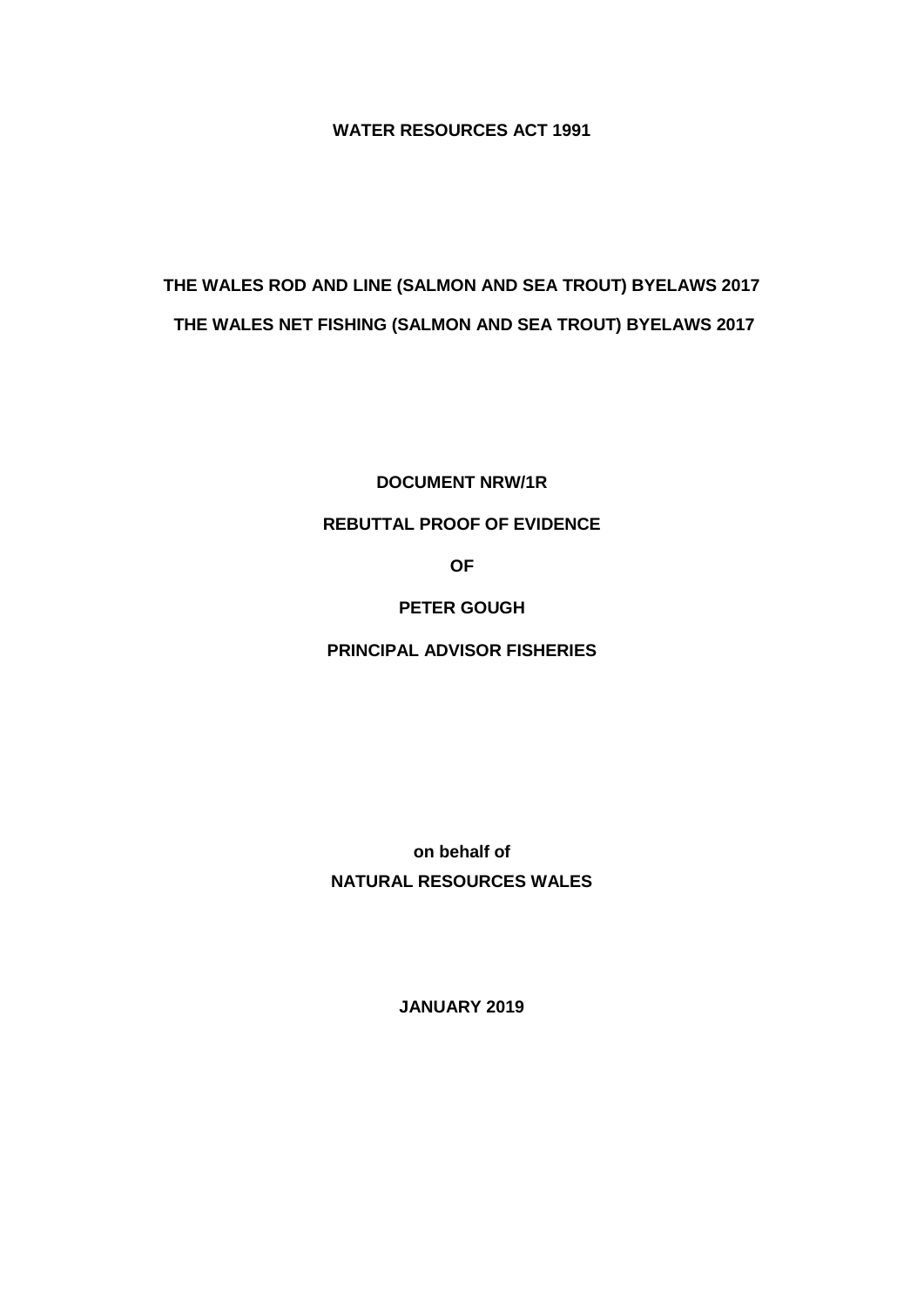This page has been left intentionally blank.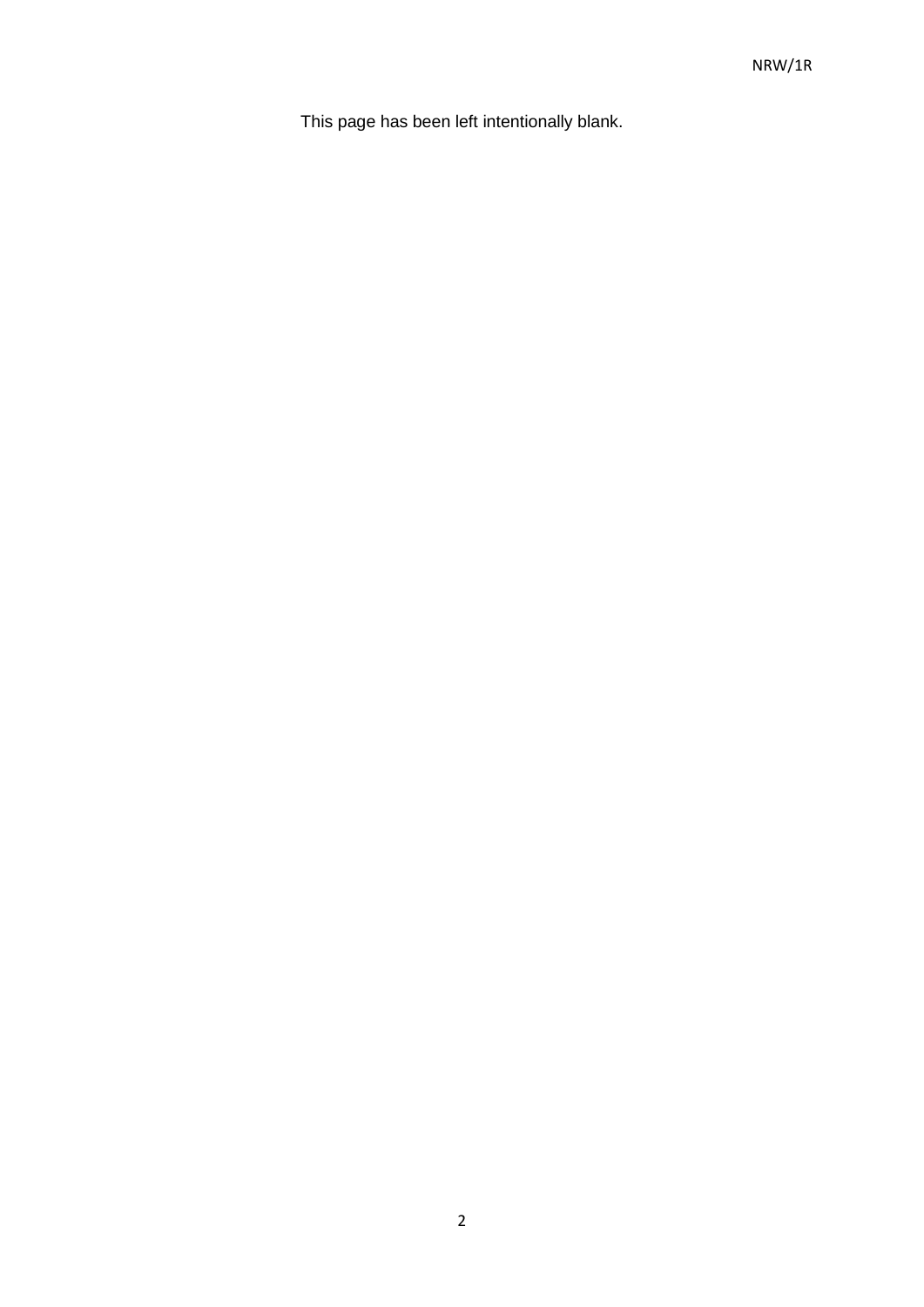#### **1 Introduction**

- 1.1 Further to my Proof of Evidence ("**PoE**") submitted on 21 November 2018 ("**NRW/1**"), and having considered the Objectors' evidence submitted on 18 December 2018, I Peter Gough, present this rebuttal evidence in support of the proposed Wales Rod and Line (Salmon and Sea Trout) Byelaws 2017 and the Wales Net Fishing (Salmon and Sea Trout) Byelaws 2017 (together the "**All Wales Byelaws**").
- 1.2 My rebuttal is limited to those matters which require the submission of additional written evidence and will not repeat evidence already before the inquiry.
- 1.3 My rebuttal evidence addresses the following key issues:
	- i. The likely effect of the All Wales Byelaws (covering both the effectiveness of the measures and the effect of a possible reduction in anglers)
	- ii. The All Wales Byelaws 10 year period and 5 year review
	- iii. Proportionality, judgement and balance (covering the contention that NRW is adopting a blanket approach and the socioeconomic impacts of the proposals)
	- iv. Enforcement
	- v. Differences in approach between Natural Resources Wales ("**NRW**") and the Environment Agency ("**EA**")
	- vi. Position in other jurisdictions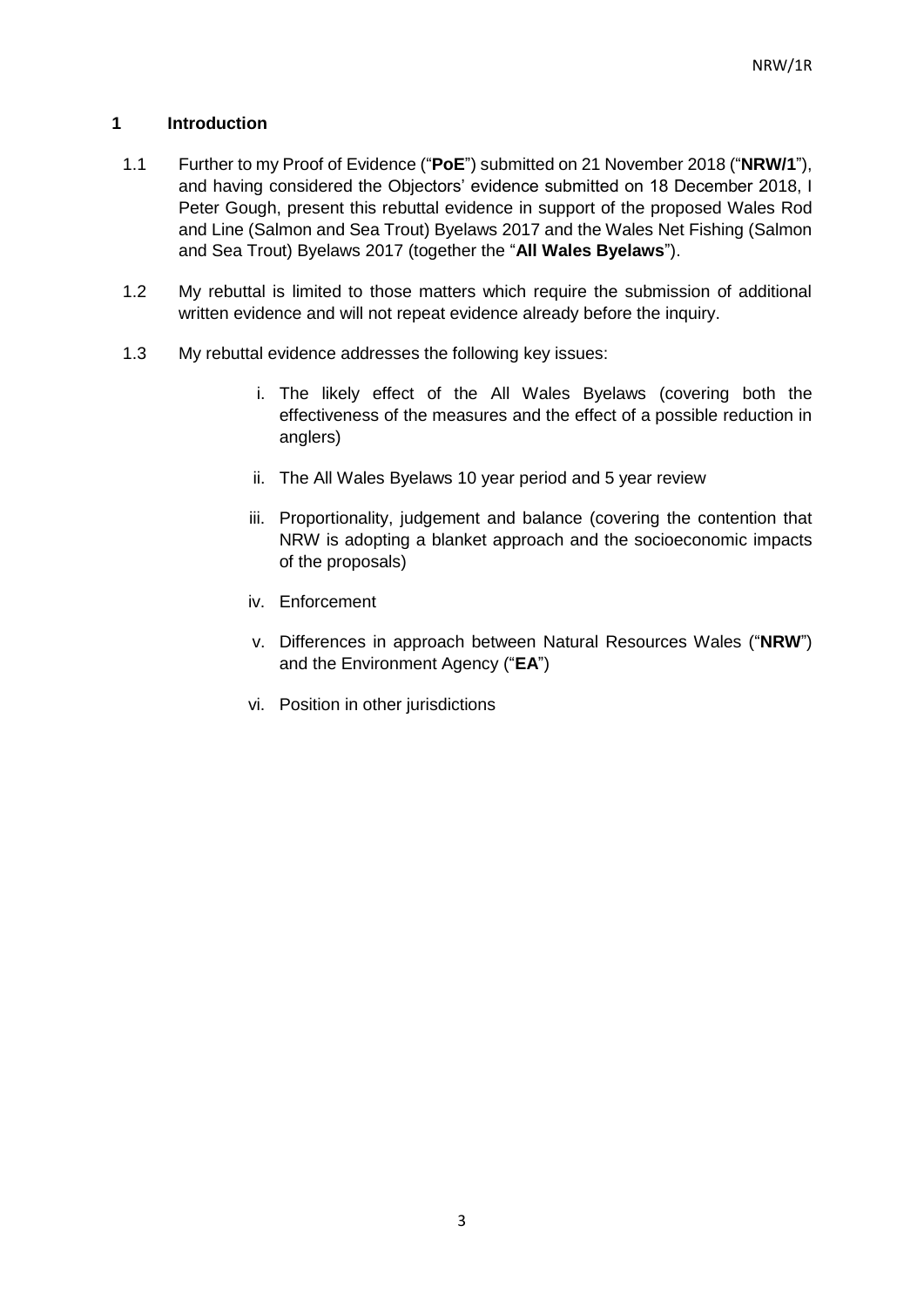This page has been left intentionally blank.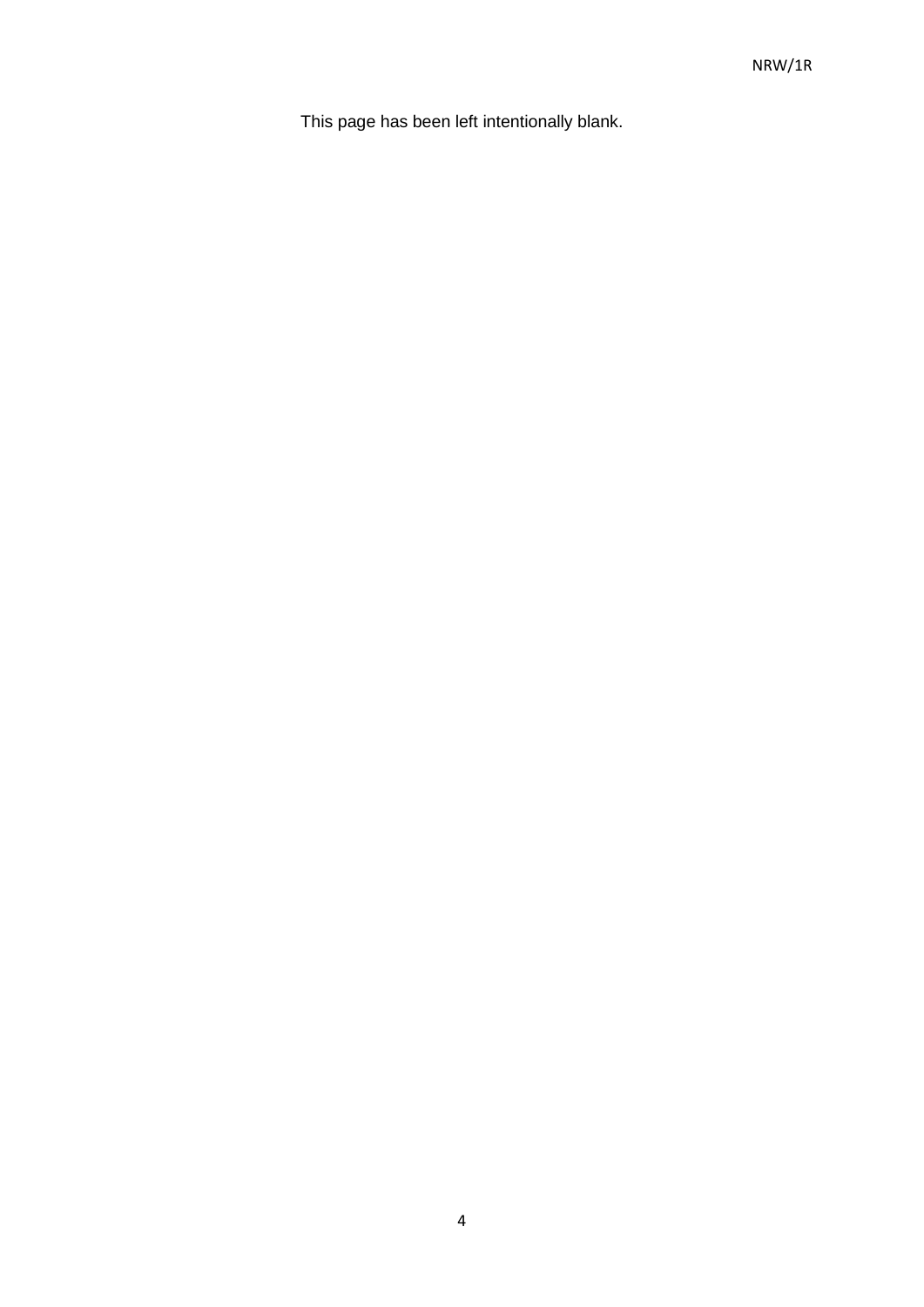## **2 The likely effect of the All Wales Byelaws**

- 2.1 A number of Objectors have questioned whether the All Wales Byelaws would be effective in reducing the stock decline in salmon and sea trout populations. In short, some Objectors have suggested that the All Wales Byelaws would not make any difference.<sup>1</sup>
- 2.2 As explained in NRW's primary evidence, NRW has proposed these byelaws to reduce the intentional killing of fish and thereby to maximise the number of fish that survive to spawn each year. It is essential that spawning stocks are maximised if populations are to have the best chance of recovery. Throughout the period of the All Wales Byelaws, NRW will continue to actively address all of those matters within its control (and covered by statutory duties) that adversely affect stocks.<sup>2</sup>
- 2.3 In large part the question of the likely effect of the All Wales Byelaws has already been addressed in NRW's primary evidence. <sup>3</sup> However, the following additional points are made.
- 2.4 There is a range of factors that negatively affect salmon and sea trout populations. Some of these are relevant to freshwater conditions and others to the marine environment. The former is covered in the evidence of my colleague Robert Vaughan. <sup>4</sup> The latter is, by its nature, much more difficult to address as the marine environment necessarily draws in issues of international policy and cooperation.
- 2.5 NRW shares the view of most other national bodies<sup>5</sup> charged with management of the salmonid<sup>6</sup> resource (and indeed the views also of much of the Welsh angling community<sup>7</sup>) that action is essential to conserve breeding populations, especially when stocks are depleted.
- 2.6 The observations that stocks have been in decline and are depleted, and that there is an ongoing reduction in uptake of angling for salmon and sea trout over the past decade or so appear generally to be a matter of agreement even amongst most Objectors to the proposals. Both decreased numbers of catches and lower participation in angling were occurring well before the current proposals were first derived.
- 2.7 However there is some disagreement as to NRW's proposals to prohibit the intentional killing of salmon and, in some cases, sea trout and to control, by statutory means, some of the methods used where they are not commensurate with maximum survival of fish after they have been caught and released. The majority of those

1

<sup>1</sup> See, for example, CPWF/2, paras 15-17 and 102-112; AOA/1, para 91; AR/1, paras 66-72; AR/1a, paras 67-69; and AN/1b, para 5.

 $2$  NRW/1, paras 7.1, section 8.

<sup>&</sup>lt;sup>3</sup> NRW/1, section 8.

<sup>4</sup> NRW/6, section 11.

<sup>5</sup> See POL/14.

 $6$  An explanation of this and other technical terms is available at NRW/1d.

<sup>&</sup>lt;sup>7</sup> See by way of example the article which appeared in the Cambrian News on 3 January 2019 is appended at NRW/1Ra.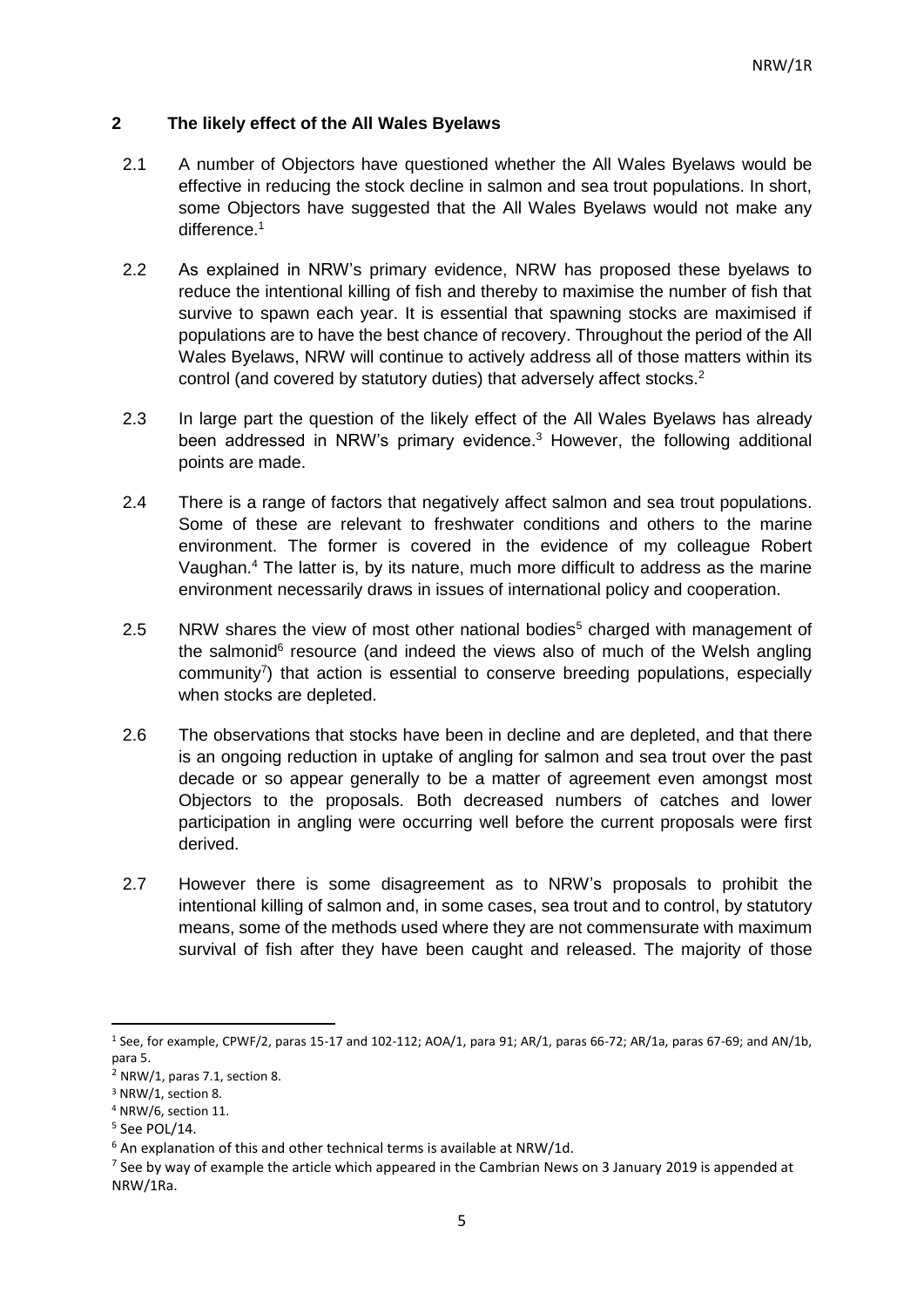objecting to the NRW proposals would prefer such measures to be on a voluntary basis rather than compulsory.

- 2.8 A number of specific contentions have been made by Objectors, which are considered here in turn:
	- (i) First, some Objectors contend that the All Wales Byelaws will not reverse the stock decline. In particular, some Objectors argue that previous examples of similar byelaws indicate that mandatory catch and release ("C&R") will be ineffective.<sup>8</sup>
	- (ii) Secondly, some Objectors have expressed concern that the All Wales Byelaws will deter anglers, and that their absence from river banks will in turn have a detrimental effect on the environment including the illegal targeting of salmon and sea trout stocks by poachers and maintenance of the riverine environment by anglers.<sup>9</sup>

## *The All Wales Byelaws will not be effective to reverse stock decline*

- 2.9 Objector evidence relating to this topic centres on the contention that there is no evidence that the measures proposed will have the desired effect of arresting and reversing population decline. Some Objectors opine that recent experience of similar byelaws indicates that the All Wales Byelaws are unlikely to be effective. Objectors have referred to the National Salmon Byelaws ("**NSB**") which they claim have been ineffective.
- 2.10 By way of background to this contention, the NSB were two consecutive 10-year byelaw measures applying to Wales and England that required, amongst other things, statutory C&R of rod-caught salmon prior to  $16<sup>th</sup>$  June, with some statutory method controls, and statutory C&R by nets prior to 1<sup>st</sup> June.<sup>10</sup>
- 2.11 The NSB were made urgently in 1998 in response to the widespread decline in stocks of early-running multi-sea-winter ("**MSW**") salmon evident at that time. They were then implemented in 1999 to reduce the levels of exploitation of this stock component. Such initiatives inevitably take time to have effect due to the comparatively long generation time of this salmon stock component (typically a cohort has a life span of 5 years).
- 2.12 Most net fisheries were prohibited from fishing for salmon before  $1<sup>st</sup>$  June but a small number in Wales (Tywi, Taf, Nevern, Teifi and Dyfi) were allowed to continue as their targeted catch was predominantly sea trout. The generally low catch of salmon in these fisheries was required to be immediately returned to the water with the least possible injury.

1

<sup>8</sup> CPWF/1b, para 4; CPWF/2, para 106; STC/1; AR/1, paras 33-35; PGJ1; AN/1A; AN1/D; AN1/E; AT/1, para 6.

 $<sup>9</sup>$  See, for example, CPWF1/B, para 24; AR/1 and BM/1, para 4.2.</sup>

<sup>10</sup> Ibid.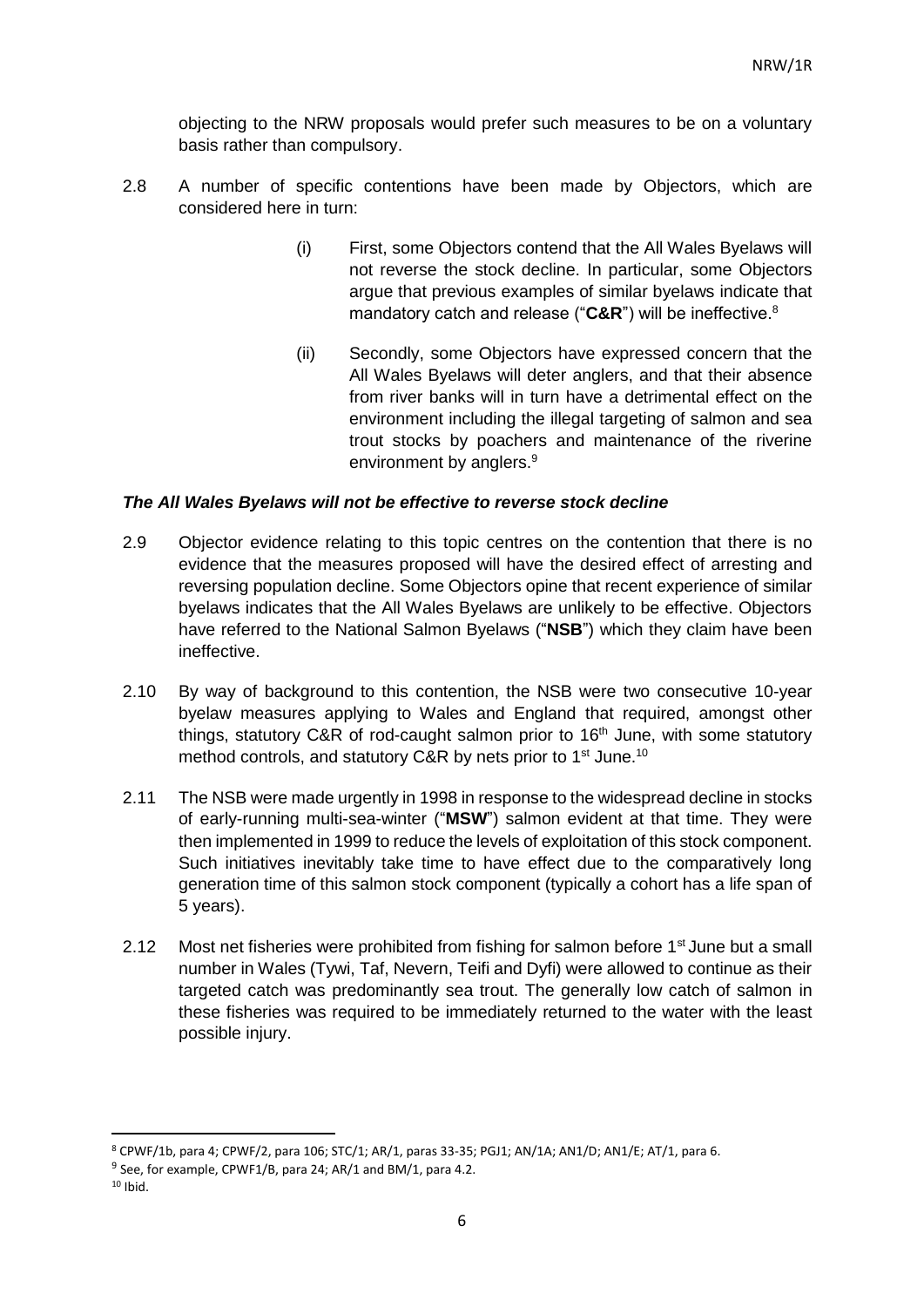- 2.13 The NSB also introduced mandatory C&R of salmon by rod fishermen prior to  $16<sup>th</sup>$ June and imposed other method restrictions (notably, no bait fishing).
- 2.13 After further review and consultation, the NSB were renewed for a further 10-year period in December 2008. These subsequently expired on the 31<sup>st</sup> December 2018<sup>11</sup>. The All Wales Byelaws now proposed are intended partly to continue the protections afforded by the NSB.
- 2.14 I now turn to respond to the contention made by Objectors, who have questioned the benefit of the NSB, that there has been no increase in spring salmon numbers.<sup>12</sup> In short, it is argued by NRW that the NSB coincide with a cessation of the earlier trend of decline and, in some rivers, there is evidence of an increase in abundance.
- 2.15 While numbers have not increased to pre-1990s levels (**Figure 1**), there has nonetheless been an increase in the last 7 years (**Figure 2**). It is not possible to attribute this solely to the NSB, given that salmon stocks are affected by so many factors. Nonetheless, the prevention of killing of spring salmon by nets and rods and the mandatory release of fish over the last 20 years has contributed to the evident stabilisation and improvement in spring salmon stocks.





<sup>&</sup>lt;sup>11</sup> Fuller details of the NSB and the emergency byelaws now in place to replace them are included in NRW/1e

<sup>12</sup> CPWF/1B para 4; AR/1 para 3 and 33; AN/1e paras 22 and 28.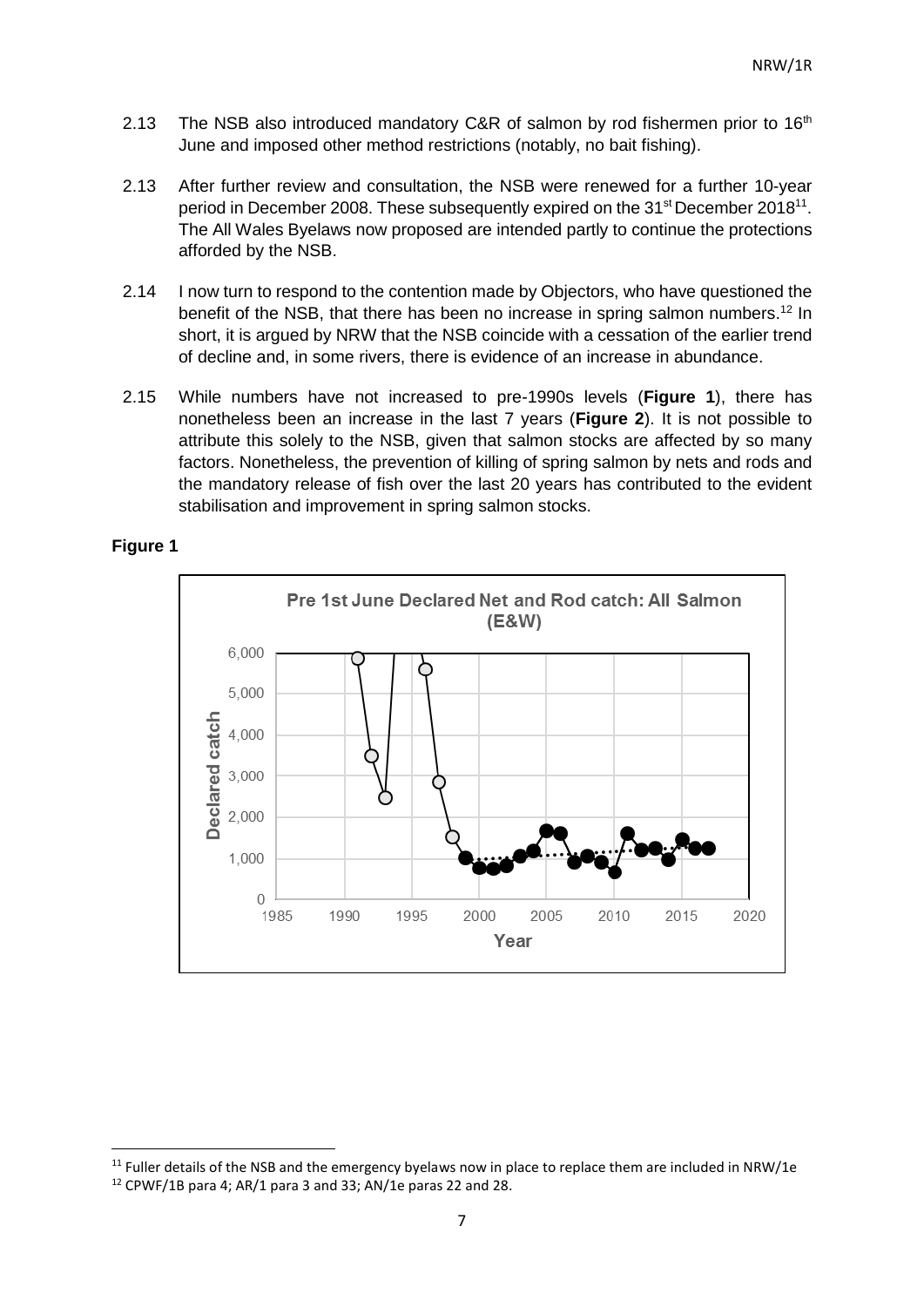#### **Figure 2**



- 2.16 Although there has been an increase in the abundance of spring salmon in the last 7 years there has, over a slightly longer period, been a decline in the abundance of the 1 sea-winter (grilse) component, which had previously represented a substantial proportion of the spawning stock in Wales.
- 2.17 Catches in England and Wales before June over the past 5 years (2013-2017) are now some 37% higher than in the 5 years before the measures were introduced (1999-2004). Several factors have undoubtedly also contributed to the improved abundance of MSW salmon: -
	- 1. Improvements to habitat and connectivity brought about by rivers trusts and NRW
	- 2. Reduced exploitation in the Greenland and other high seas fisheries
	- 3. Other reductions in legal and illegal fishing off the coast and estuaries of Wales
	- 4. An improvement in the marine survival for MSW in contrast to that of grilse.
- 2.18 The increase in MSW salmon spawner numbers has a disproportionate benefit to total egg deposition, given the higher fecundity of these larger, principally female, fish. However, the concurrent marked reduction of the grilse component poses a risk to the sustainability of salmon stocks in the future, as even relatively modest reductions in MSW salmon in future years would result in proportionally greater reductions in egg deposition from the low levels currently seen in many rivers.
- 2.19 So, while the MSW salmon stocks appear to have improved, they have generally not reached a level that would allow a surplus to be killed. All salmon stocks wholly within Wales, with the exception only of the River Usk, are currently in the 'At Risk' or 'Probably at Risk' categories, and there is no harvestable surplus in these stocks.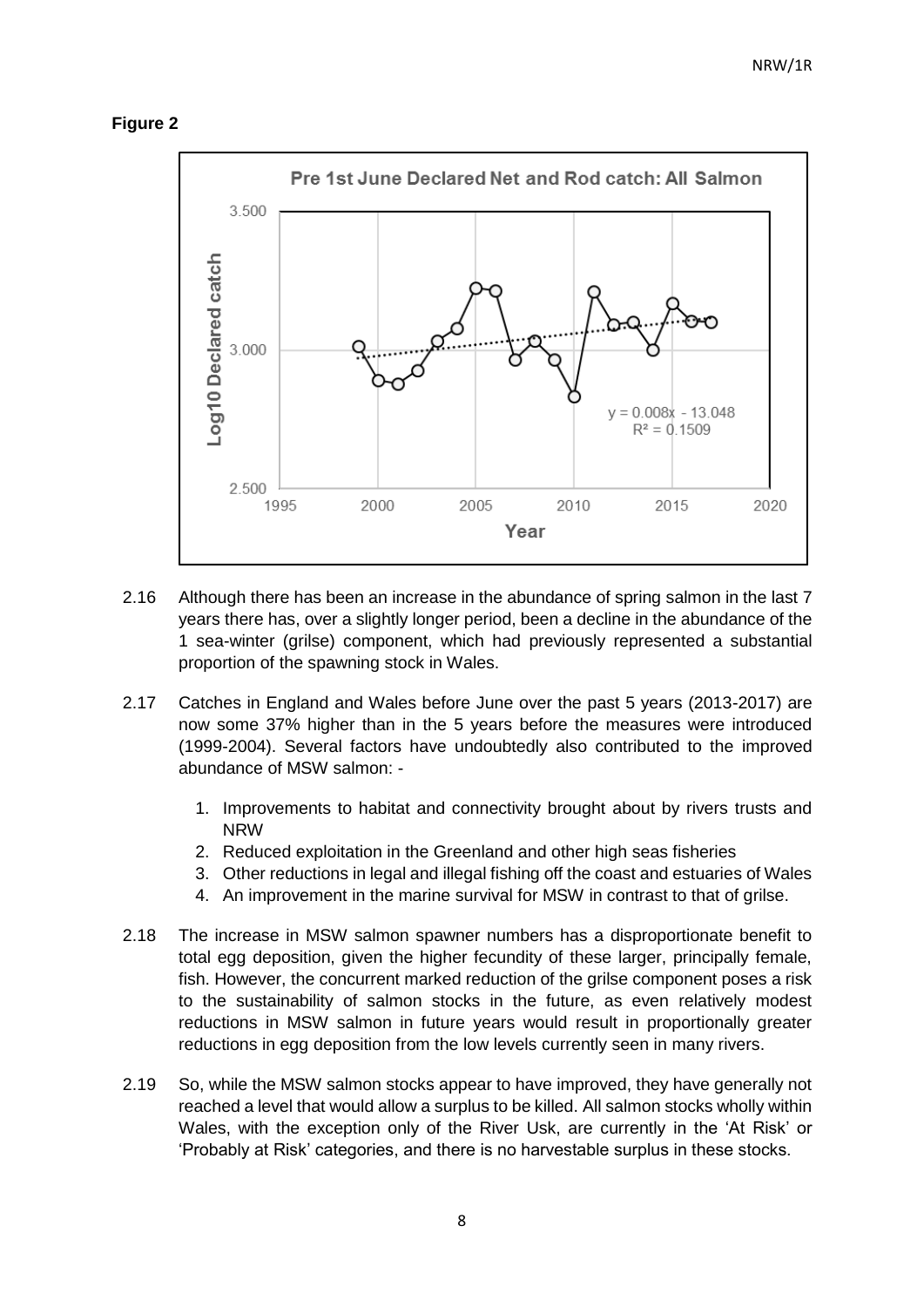# *Conclusion regarding the likely effect of the All Wales Byelaws*

- 2.20 The options for future stock management, whilst other actions are implemented to safeguard and optimise the freshwater environment, are to continue with the current opportunity for anglers to kill fish, or to prevent such killing through byelaw controls which will ensure survival of fish to spawn.
- 2.21 NRW is aware that a proportion of anglers declare that they currently kill all of the fish they catch, whilst the majority respond to current byelaw controls and voluntary initiatives to safely release the majority of fish that they catch. The burden of conservation angling is therefore not shared equitably between all anglers. In other words, if voluntary measures were maintained, there would remain a group of anglers who would not comply with them, and would continue to kill fish.
- 2.22 NRW considers that the elimination of uncertainty through mandatory measures for all is a fairer way to ensure that all salmon and, where required, sea trout are returned to guarantee that spawning reserves are maximised. It appears to be a commonlyheld view by the Objectors to NRW proposals, that full C&R is a necessary objective, and NRW contends that this can only be achieved if all anglers are obliged to comply with it. This would be a 'level playing field'.
- 2.23 It is a matter of logic that saving fish through careful C&R fishing will increase the numbers of fish that survive to spawn and that this, in turn, will assist in addressing stock depletion. It is recognised that the habitats in which fish spawn and develop as juveniles must be in good condition if the outcomes of the proposals are to be realised.

## *The potential impacts of deterring anglers*

- 2.20 An argument made by some Objectors is that the All Wales Byelaws would deter anglers, and that this in turn would have a detrimental effect on the available catch data for the purposes of monitoring salmon stocks, the deterrence of illegal fishing, and on maintenance of the riverine environment.<sup>13</sup> This raises two questions which are considered here in turn:
	- (i) will the All Wales Byelaws deter anglers, and
	- (ii) what, in any event, is the role of angler numbers in monitoring and good maintenance?
	- *(i) Will the All Wales Byelaws deter anglers?*
- 2.21 NRW is aware that any action to regulate fishing has the potential to reduce local participation in the sport. There is a risk, therefore, that anglers may opt to cease fishing, perhaps continuing their sport elsewhere where fish may still be killed. However, above all it is the availability and abundance of fish that determines the decisions made by individuals to go fishing and, therefore, the extent of fishing and

<sup>13</sup> See, for example, CPWF1/B, para 24; AR/1 and BM/1, para 4.2.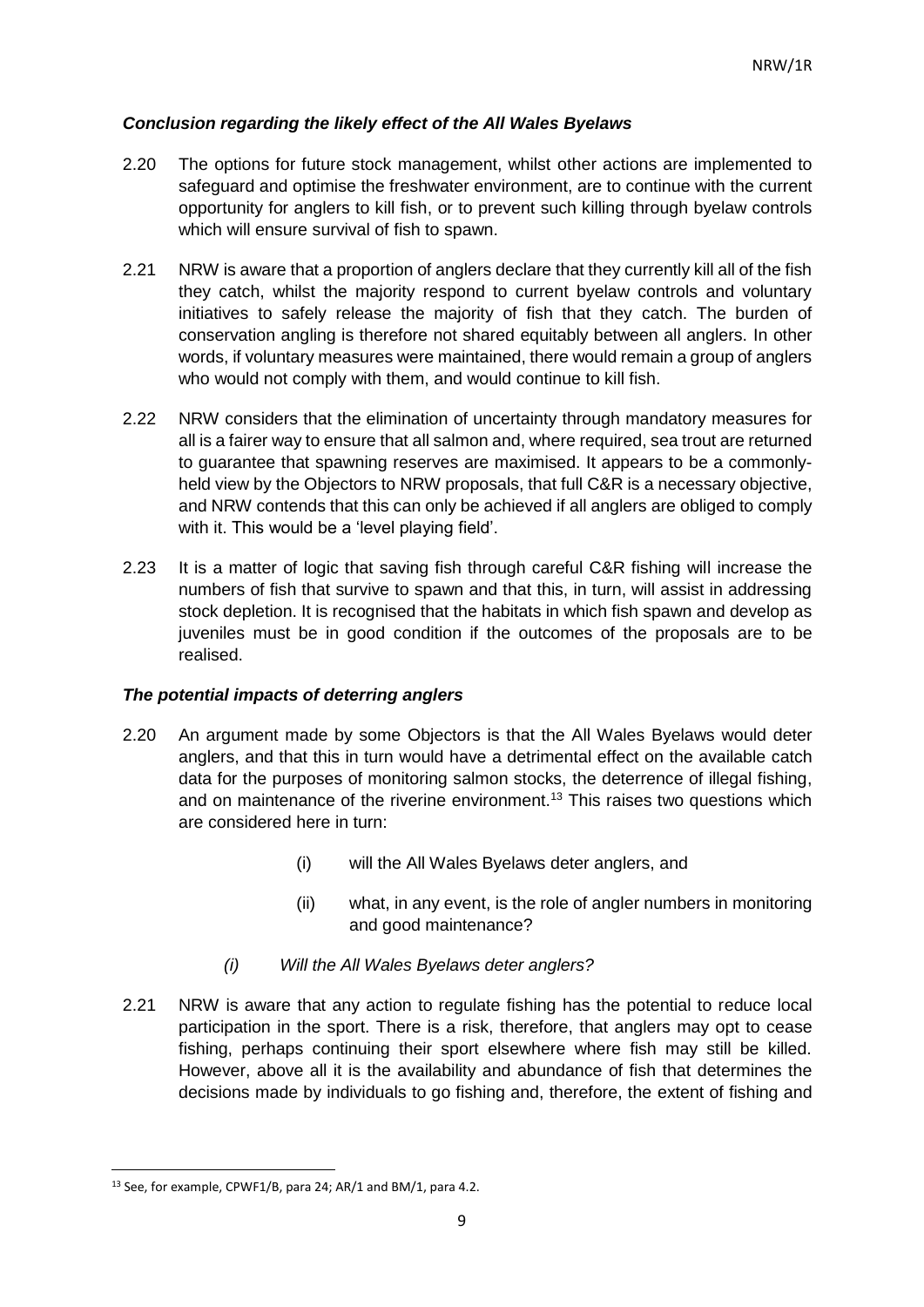its success. This obvious fact is observed, for example, in the evidence of Dr Guy Mawle.<sup>14</sup>

2.22 The Campaign for the Protection of Welsh Fisheries ("**CPWF**") has noted that angling participation has been declining and that this is reflected in evidence of licence sales. <sup>15</sup> NRW evidence is that more than 85% of licences sold to anglers in Wales are for 'coarse, trout and eel' (**Figure 3**), accounting for about 75% of rod licence sales income, and that the remaining minority is sold to anglers targeting migratory salmonids (salmon and sea trout). It is evident that the decline in sales started several years ago, and that there is a direct correlation between this decline in licenses and the reduced availability of fish (**Figure 4**).



#### **Figure 3**

<sup>14</sup> GM/1, para 5.

<sup>15</sup> CPWF/2, paras 137 and 138.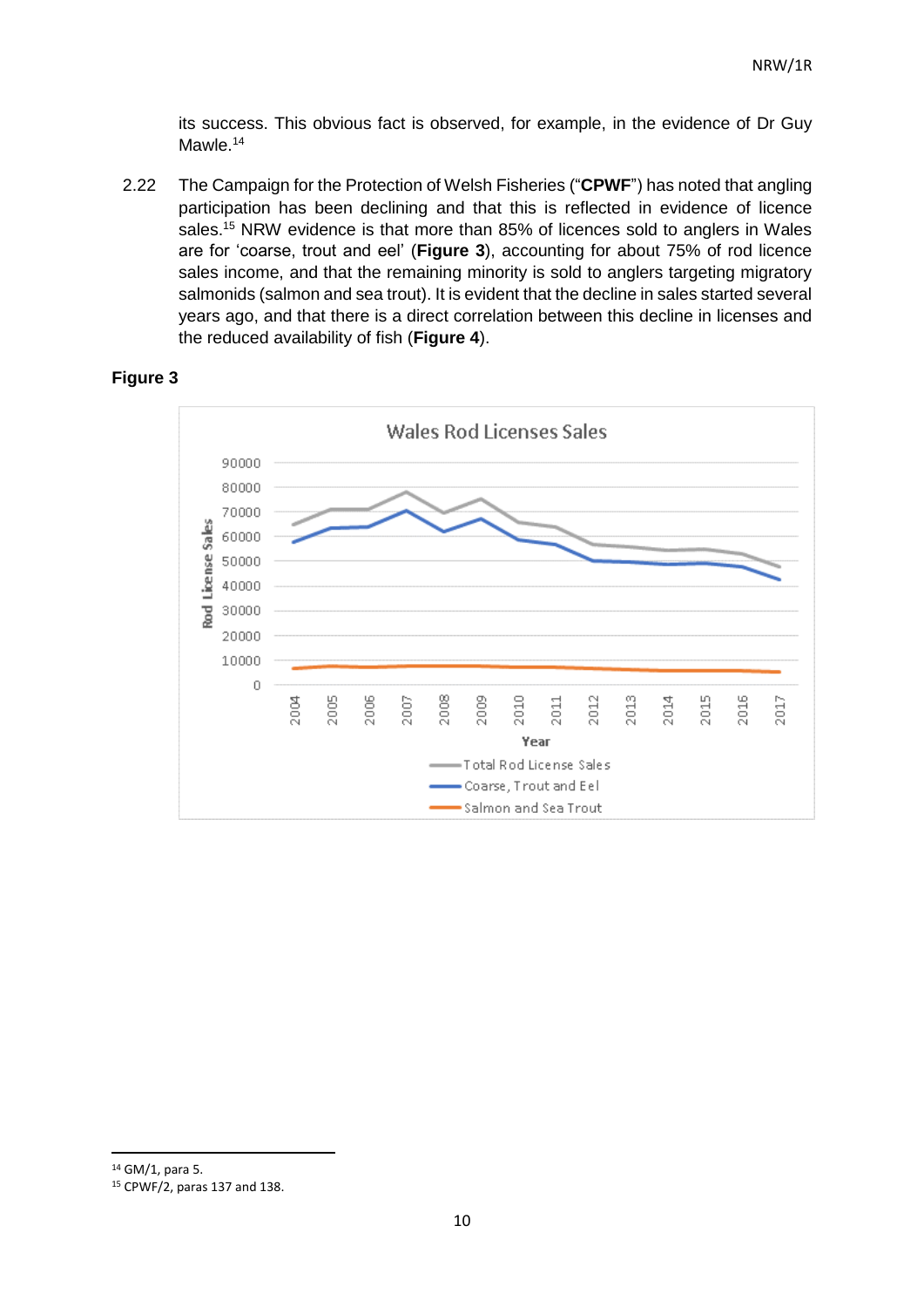



- 2.23 NRW wishes to maintain and increase participation in all forms of angling in Wales and notes that inevitably, in the case of migratory salmonids, the status of stocks has a role in encouraging anglers to fish. It is therefore necessary to consider relevant and acceptable methods to arrest stock decline and, whilst these are in process, to conserve the vital breeding resources of these populations.
- 2.24 Whilst action to address factors operating at sea is difficult to influence and implement, NRW will ensure that constraining factors in the freshwater environment are managed to ensure that reproduction and wellbeing of juvenile fish is optimised. This is equally a requirement under the EU Habitats and Water Framework Directives.
- 2.25 In the medium to long-term, NRW's intention is that the proposed measures will contribute to re-building of stocks whilst instilling a principle of conservation-angling across all of Wales. In this scenario, potentially after an interim decline in angling for salmon and sea trout, a recovery of angler numbers would be expected. In his evidence, Dr Guy Mawle rightly notes that any impact on angler activity as a result of the All Wales Byelaws is likely to be 'small'. On the River Wye it has been reported by the Wye and Usk Foundation that an initial decline in salmon angling apparently due to the statutory C&R restrictions implemented there in 2012 was both small and transient, and was quickly reversed.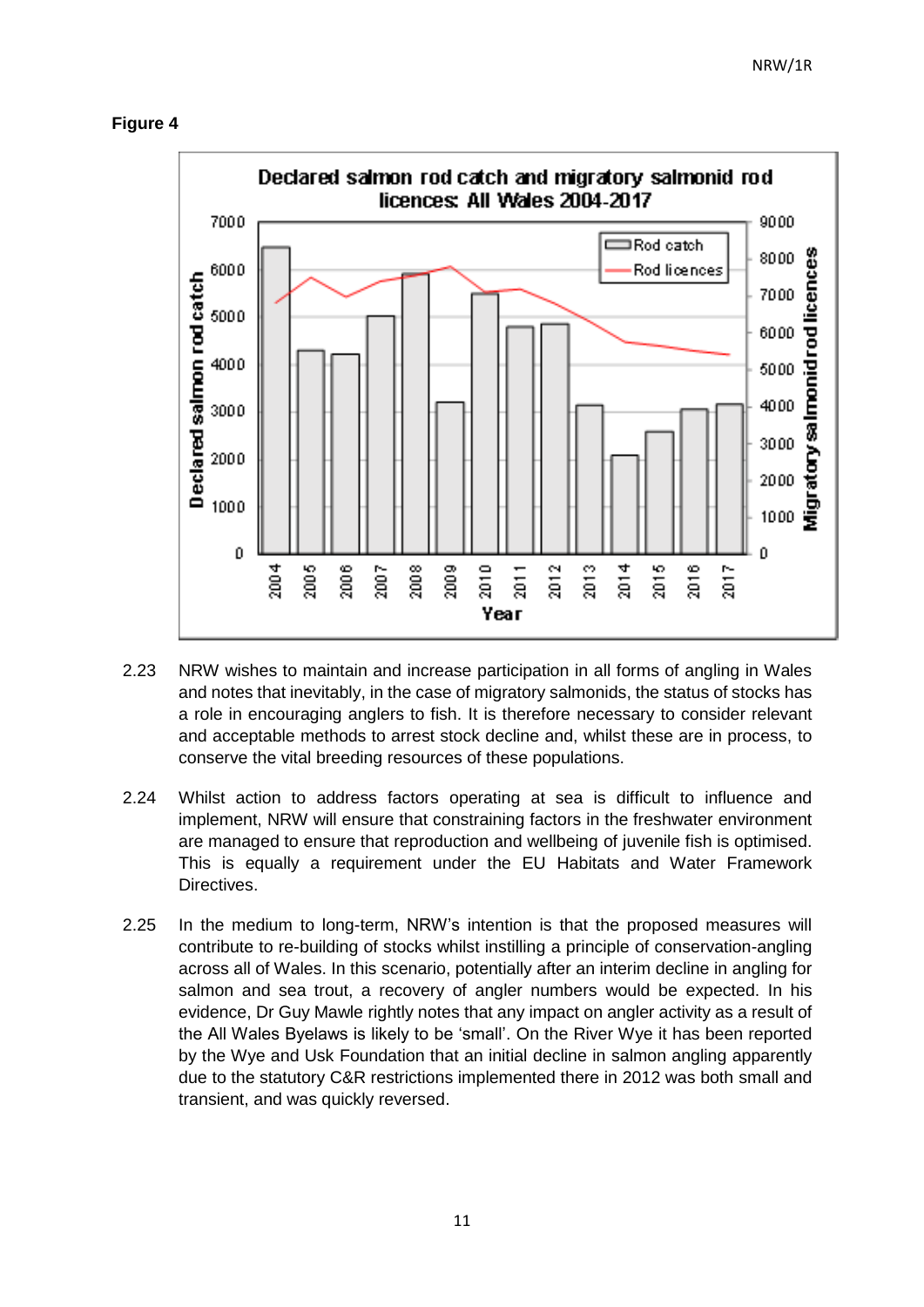- 2.26 Many responsible anglers are already complying with the encouragement to return all fish alive<sup>16</sup> . Moreover, as observed in NRW's Technical Case, "*should some anglers elect not to fish, effective promotion of fishing opportunities has in some cases attracted a corresponding number of anglers to take their place*."<sup>17</sup> This occurred on the Wye, as noted above.
- 2.27 It is also important to note that although the proposals are intended to conserve stocks, they do not prevent fishing. The proposals are for sea trout fishing to continue unchanged in most rivers, with only early season controls in the minority plus an upper slot limit, and for salmon fishing to continue albeit with method controls with which many anglers already comply. Angling for other species of fish would be unaffected. As shown in **Figure 3** above, the great majority of angling is for fish that are not targeted by current proposals, including brown trout and grayling. Moreover, sea trout fishing would continue unchanged in some significant Welsh rivers (the Ogmore, Ogwen, Nevern, Llyfni, Dwyfawr, Clwyd, Rheidol, Dysinni, Conwy, and Mawddach and, under separate byelaw proposals, the River Dee) and changed to only a small extent in others (including the Teifi, Tywi and Dyfi).<sup>18</sup>
- 2.28 NRW therefore accepts that there is a small risk some anglers may opt not to fish in Wales as a result of these proposals. However, NRW considers that angling uptake would reduce anyway if no action were taken, as an ongoing response to the decline in status of salmon and some sea trout stocks. NRW considers that the All Wales Byelaws provide an important contribution to future stock sustainability. If nothing is done to eliminate the intentional killing of fish, whilst other initiatives to improve freshwater habitats continue, then the timescale of stock recovery will inevitably be prolonged. NRW's considered view is that all practical methods must be deployed to bring about the overall objective to cease stock decline and to progress towards future sustainability.
	- *(ii) What, in any event, is the role of angler numbers in incident reporting, and good maintenance?*
- 2.29 Rod licences issued to anglers have a telephone number for the reporting of incidents, whether these are pollution incidents, fish-kills or for reports of illegal fishing. Promotion of the use of this reporting system is a routine part of stakeholder engagement including Local Fisheries Groups, and NRW is grateful to all anglers, and to others, who report issues that may lead to damage to fish populations.
- 2.30 The number of such reports has declined in recent years (see **Figure 5** below) despite observations from some experienced anglers on Local Fisheries Groups that occurrences of incidents continue. However, some anglers have told NRW staff that they have ceased to report incidents and some state that this is because they contend that there may be no response from NRW. NRW has expressed concern about this to anglers many times, as failure to report incidents results in near certainty that NRW cannot attend, rather than follow the normal risk-based decision to attend reported and prioritised incidents.

 $16$  GM/1 para 5

<sup>17</sup> APP/4 Technical Case, page 128, para 7.6.2.

<sup>18</sup> APP/4 Technical Case, pp 111-13.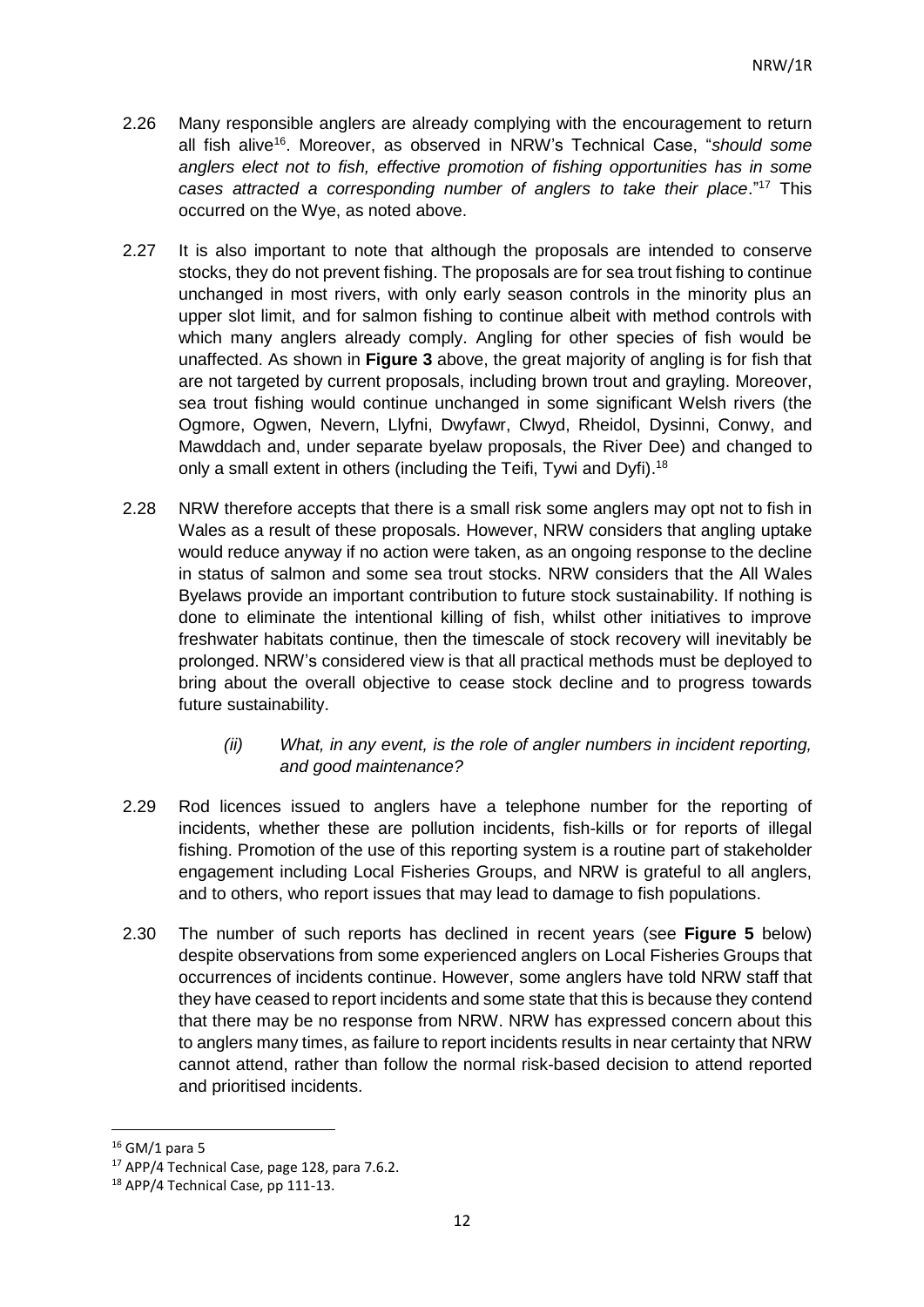# **Figure 5**



- 2.31 NRW is also aware that fewer anglers on the river banks would lead to a risk of reduction in the reporting of incidents by anglers. However, the preponderance of 'coarse, trout and eel' licenced anglers and other members of the public would still be on the banks and inclined to report incidents.
- 2.32 In relation to other positive factors which result from the presence of anglers, , NRW appreciates the contributions of anglers, angling groups, fishery owners and rivers trusts in supporting maintenance of river habitats and angling infrastructure including riverside access routes. NRW will continue to work with partners and to offer funding wherever it is possible and acceptable to do so.
- 2.33 NRW notes that most investment in fish habitat improvements is resourced through grant-in-aid budgets (public money provided by Welsh Government to support fisheries duties) and not directly from fishing licence income. This is because such investments usually deliver overall environmental improvements that also benefit other fauna as required by the EU Water Framework Directive.
- 2.34 Several Objectors note that a potential future reduction in angling activity might have an impact on the socio-economic value of salmon and sea trout angling in Wales.<sup>19</sup> Their contention is that the All Wales Byelaws might lead to a loss of jobs in businesses related to angling activity and angling-related tourism. These issues are largely addressed in NRW's primary evidence.<sup>20</sup> However, I make the following additional points in rebuttal.

1

<sup>19</sup> CPWF/1B, paras 19-24; CPWF/2, paras 86, 110 and 137-138; AOA/1, paras 6, 12, 27, paras 44-48; AAC/1, paras 17-22; PAAS/1, para 5; AC/1, para 13; CFF/1, paras 34-35; LAA/1, para 1; AR/1, paras 11, 30, 36, and 91; AN/1a, paras 39-40 and 85; AN/1b, paras 16-19 and 22; AN/1e, paras 13, 18 and 22; BM/1, para 3.

<sup>20</sup> NRW/1, section 9.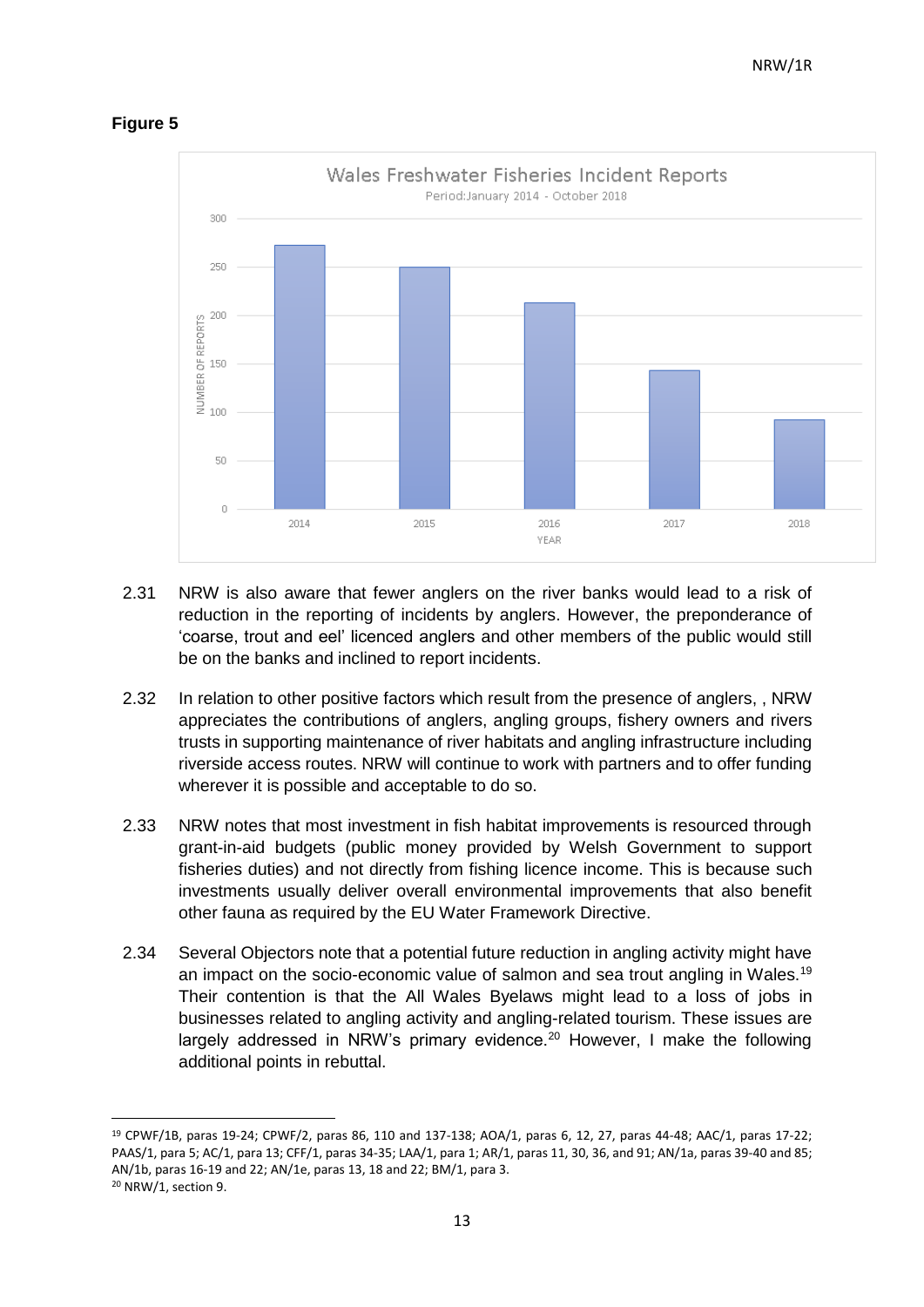2.35 As shown in **Figure 3** above and **Figure 6** below, the number of anglers licenced to fish for salmon and sea trout in Wales has been in decline for several years. It has fallen by about 30% since the recent peak sales year of 2009. Existing benefits to local trades are occurring despite the intent of the majority  $(60-70\%)^{21}$  of anglers to release their captures, as indicated by recent voluntary C&R performance. It is also noted that the great majority of angling is for fish that are not targeted by current proposals, including brown trout and grayling.



# **Figure 6**

2.36 NRW has taken into consideration the possible socio-economic impacts of the All Wales Byelaws and has sought to ensure that the socioeconomic benefits of salmon and sea trout fishing are protected, so far as is commensurate with securing the savings and stocks required to reduce ongoing pressure on them.<sup>22</sup>

## *Conclusion regarding the potential impacts of deterring anglers*

- 2.37 NRW is aware that there is a small risk of some reduction in uptake of angling for salmon and sea trout in Wales, however this is the context of a steady decline over the past 10 years. Evidence from the River Wye is that a reduction in angling is, in some cases, transient. NRW also recognises that anglers, including salmon and sea trout anglers, have provided important incident reports in the past.
- 2.38 NRW is clear that a failure to respond to declines in both stocks and catches would not be an adequate response to ensure future resilience and sustainability. NRW is also clear that protection of spawning reserves must take place alongside investment to restore and optimise river habitats.

 $21$  APP/4 page 95, and page 113, table 18

<sup>22</sup> NRW/1, para 9.40.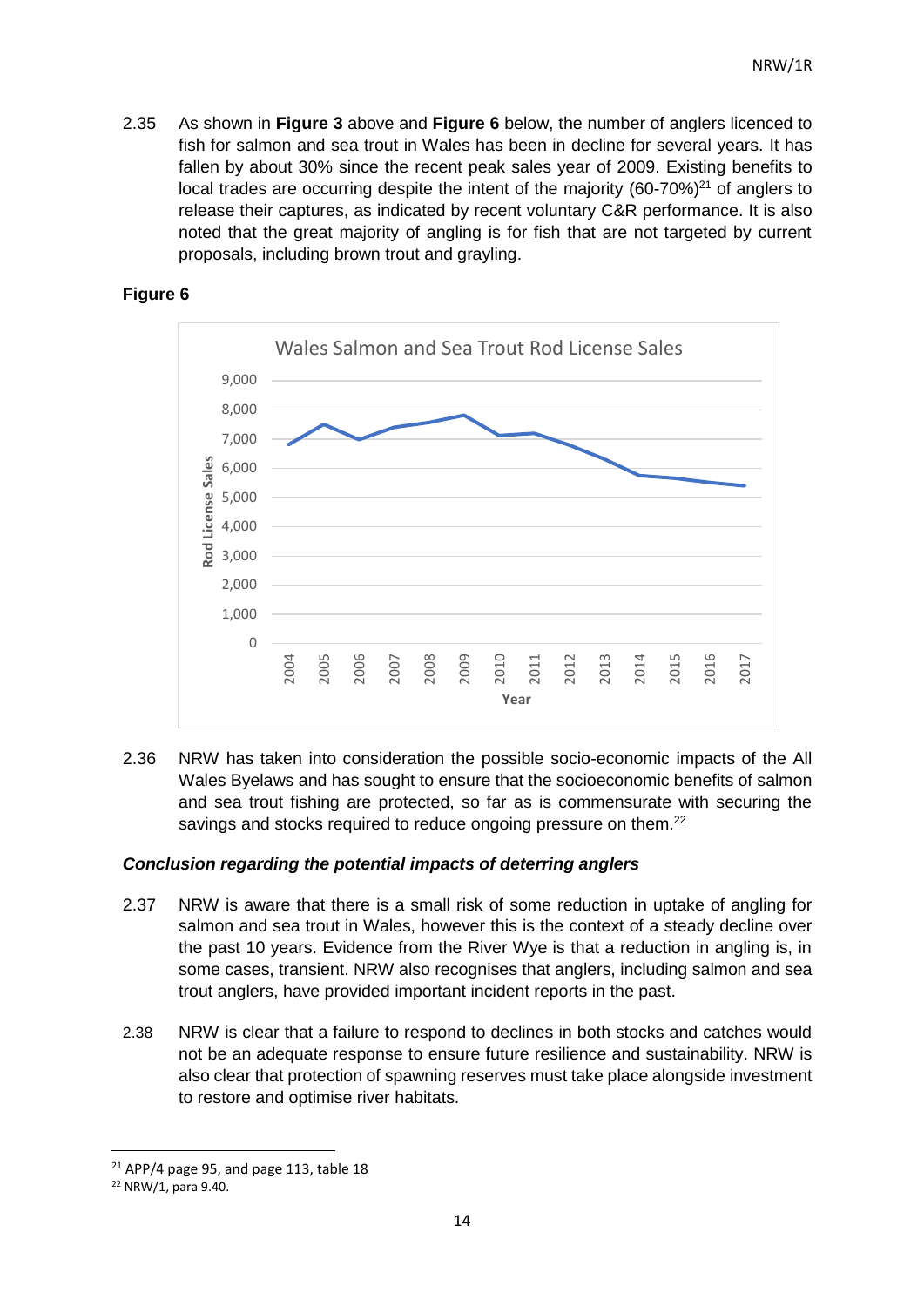#### **3 The All Wales Byelaws 10 year period and 5 year review**

- 3.1 Some Objectors express the following two concerns about the duration of the All Wales Byelaws and timing of the interim review. It is said that the proposed period for the All Wales Byelaws and the interim review periods are too long.<sup>23</sup> This matter is largely addressed in my primary evidence. $24$  However, I make the following points in addition.
- 3.2 NRW reviews the reported rod and net catches of salmon and sea trout each year and assesses the status of stocks of both species using the statistical methods outlined in its technical case and reviewed in its evidence to this inquiry<sup>25</sup>. The status of stocks is used in an annual review which informs decisions on necessary fishing controls. However, it is agreed that annual variability needs to be considered together with longer-term trends in stock status and typical generation lengths of each stock. These results have been presented to the Local Fisheries Groups for debate and in future will be debated at the new strategic Wales Fisheries Forum.
- 3.3 NRW considers that a 5-year interim review is appropriate, as this will give a minimum period of one generation of fish for the measures to take effect. The results of this would determine scope to adjust the term of the new fishing controls.

1

<sup>23</sup> CFF/1, AR/1, para 88; NH/1A, para 40.

<sup>24</sup> NRW/1, para 7.6.

<sup>25</sup> NRW/2A, NRW/3 and NRW/4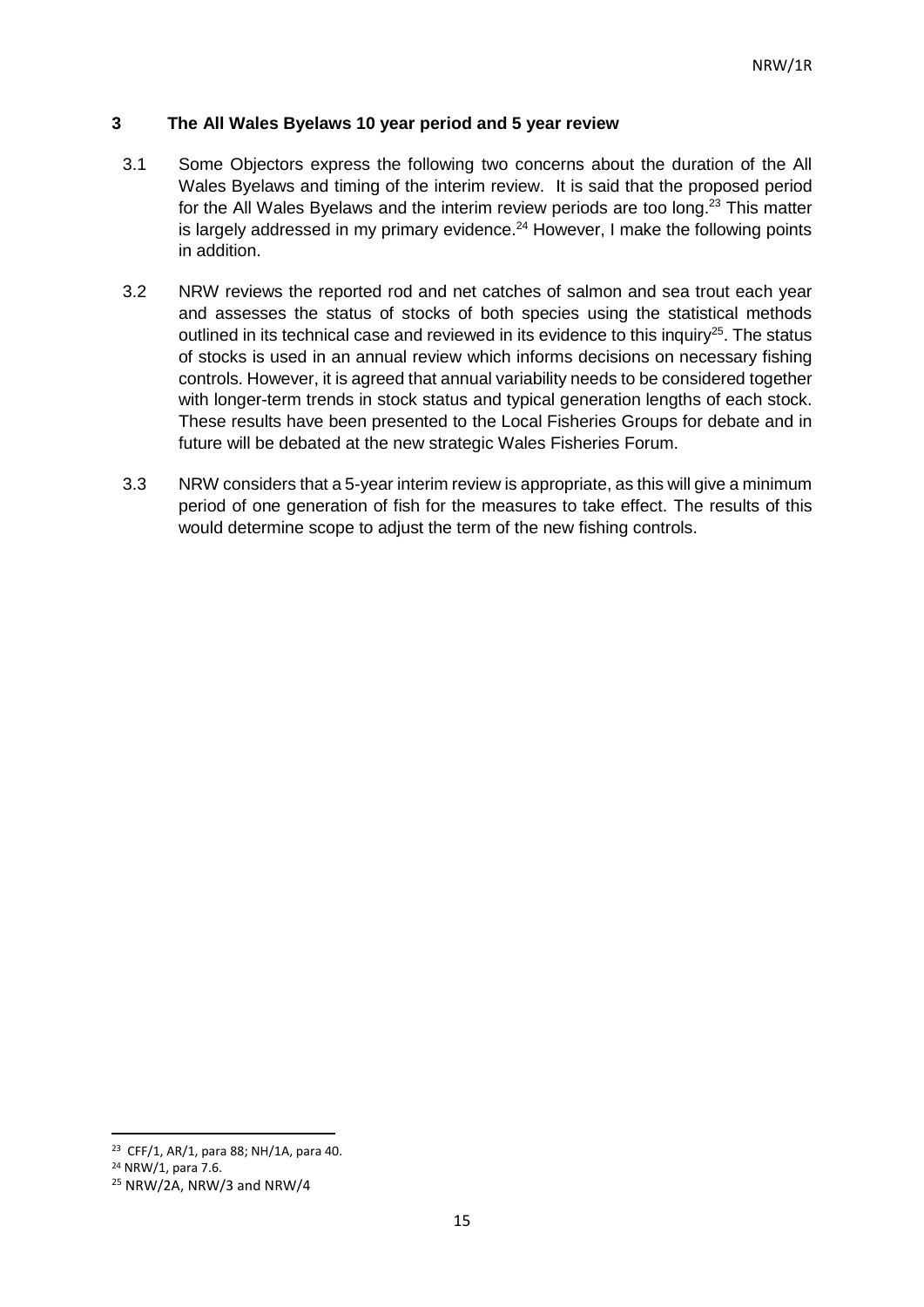This page has been left intentionally blank.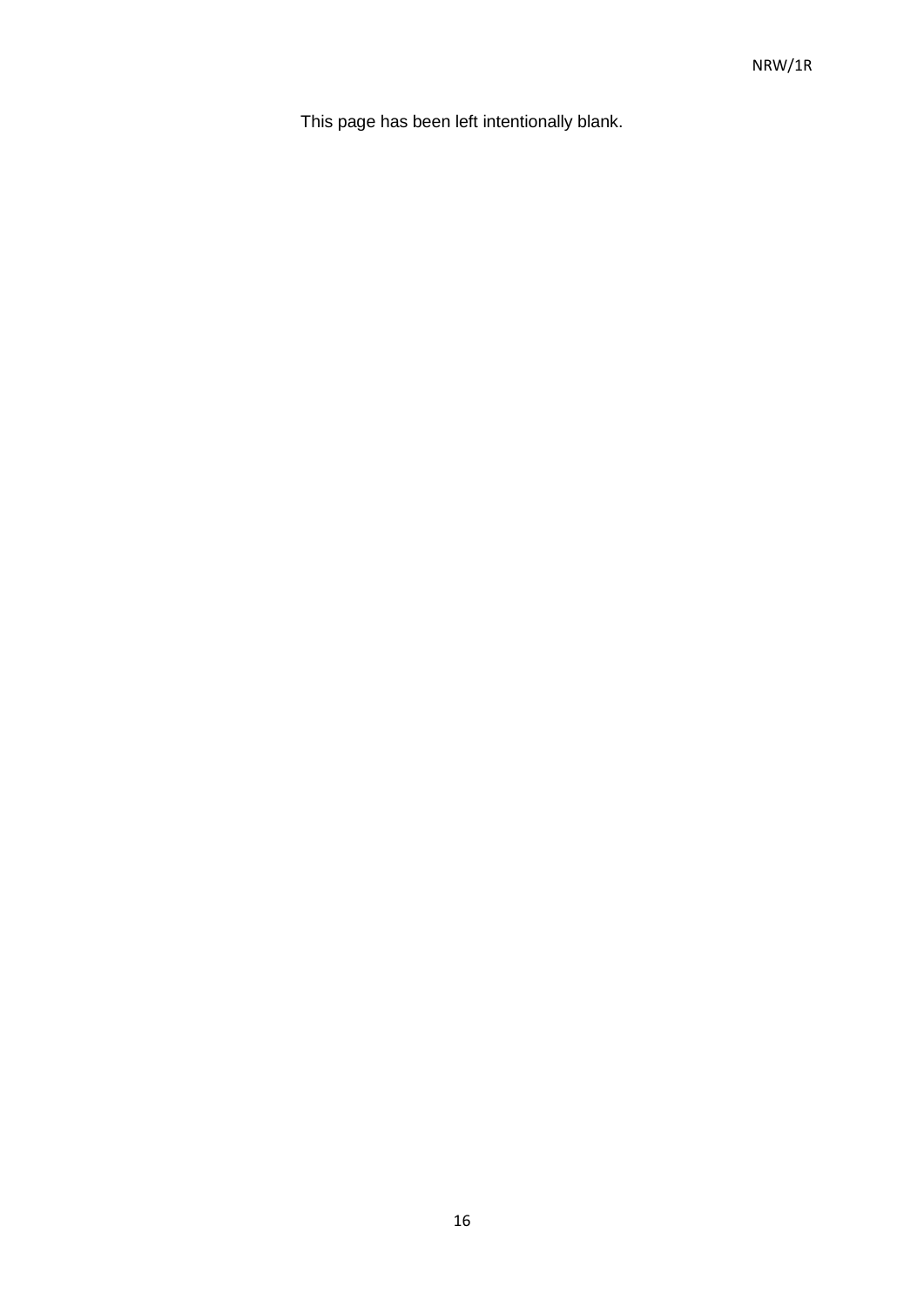# **4 Proportionality, judgment and balance**

- 4.1 Objectors have made a number of contentions in relation to the proportionality of the measures, which I will address in turn:
	- (i) First, some Objectors criticise the All Wales Byelaws as being a 'blanket' approach, and they argue that a 'river by river' approach should be employed instead.
	- (ii) Secondly, Objectors contend that NRW has failed to take the effect on certain stakeholders into account, and that the measures are not proportionate.

# *A 'blanket' approach to targeting action*

- 4.2 Several Objectors continue to opine that a blanket approach to regulatory proposals is wrong and that there should be a 'river by river' approach.<sup>26</sup> This matter is largely addressed in NRW's primary evidence.<sup>27</sup> However, I make the following additional points.
- 4.3 In short, NRW does not have a 'blanket policy' for its principal salmon rivers. The discrete stocks within each of the 23 principal salmon rivers are assessed, and their status (risk level) is classified on an individual stock basis. When most salmon stocks are at the same status, as is the case in Wales, the same management prescription results. Therefore, NRW does not accept the contention that the All Wales Byelaws constitute a 'blanket' approach. The same principle applies to NRWs assessment of the status of sea trout stocks in the 33 main sea trout rivers in Wales.
- 4.4 NRW has stated that its stock assessments for both salmon and sea trout are carried out on a catchment basis. All salmon assessments, other than those for the River Usk and two of the cross-border rivers, which are not directly relevant to this inquiry, indicate that the stocks are either 'At Risk' (8 rivers) or 'Probably at Risk' (12 rivers). The majority are therefore considered unsustainable and to be in ongoing decline.
- 4.5 Following these assessments, the process followed is based on the Decision Structure ("**DS**"). <sup>36</sup> The DS is a consistent framework used by NRW and the EA to determine appropriate management responses for fishing of stocks at various levels of performance against their catchment-specific conservation limits and management targets.
- 4.6 The same level of stock performance (for example 'At Risk') therefore results in the same management prescription – this may appear to be a 'blanket approach' but it is not.
- 4.7 Moreover, NRW is also seeking to apply the All Wales Byelaws to the few remaining 'non-principal' salmon rivers across Wales, some of which support only very occasional salmon angling. This is because it is considered that the same pressures are inevitably at play there. This principle might give rise to the appearance of a

**<sup>.</sup>** <sup>26</sup> CPWF/1A; AT/1; AC/1; AR/1; AN/1B para 7; AN/1E paras 10 and 17.

 $27$  NRW/1 para 9 – 9.49.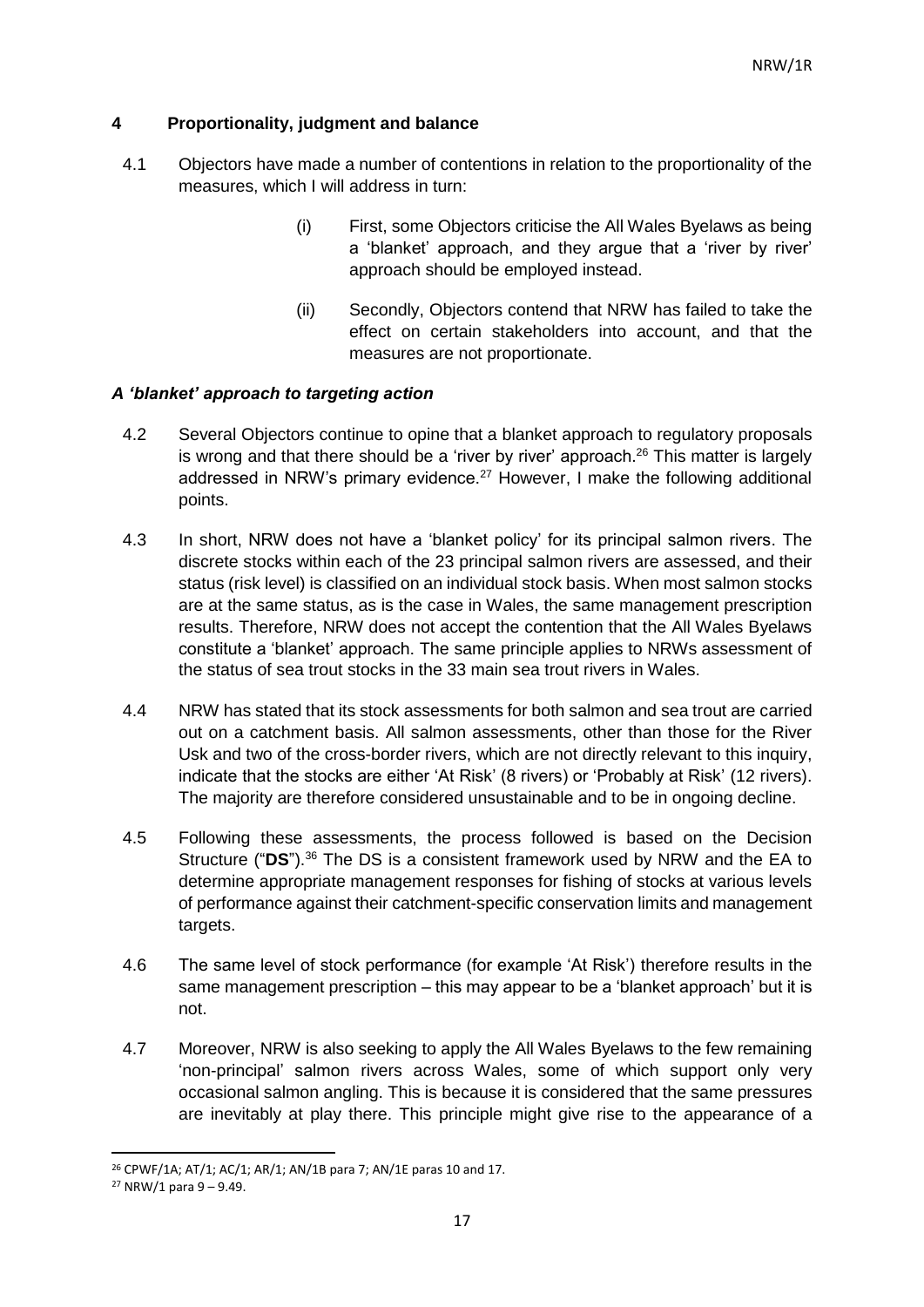'blanket approach' in relation to those smaller non-principal rivers only. However, NRW contends this is justifiable both on a precautionary basis, and in recognition that these fisheries are occasional only, and very small.

4.8 Therefore, in conclusion, NRW is prepared to act on a 'river by river' basis where appropriate, as demonstrated by the proposals to protect sea trout stocks.<sup>28</sup>

#### *Consideration of likely effect on different stakeholder groups*

#### *Equity between stakeholders*

- 4.9 The impacts of the All Wales Byelaws will be fair in respect of both rod and net fisheries. CPWF<sup>29</sup> refer to the draft Implementation Plan  $(2019-24)$ , which is a plan to confirm how the UK Government will implement prior commitments to the North Atlantic Salmon Conservation Organisation ("NASCO")<sup>30</sup> and to its formal Agreements, for example, use of the precautionary principle in managing salmon stocks. The Implementation Plan is currently in preparation by multiple author groups (including NRW, EA and Cefas) that will be submitted by the UK Government to NASCO in 2019. The draft refers to "consideration to the likely effect on different stakeholder groups" of new regulatory measures.
- 4.10 NRW agrees that relevant stakeholder groups, in this case rod and net fishing interest groups, should be considered on an equitable basis and has sought to do this in the measures now proposed. NRW has sought to maintain fishing opportunity for both: rod fishermen may continue to fish but with certain new method restrictions proposed, and net fishing may continue albeit with season adjustments proposed to protect certain stock components of sea trout, whilst both sectors will be required to release any salmon caught.

<sup>28</sup> NRW/1, para 7.4; NRW/1C.

<sup>29</sup> CPWF/2, paras 6 and 7

<sup>&</sup>lt;sup>30</sup> An international organisation established by inter-governmental convention in 1984 and to which the UK subscribes though its membership of the EU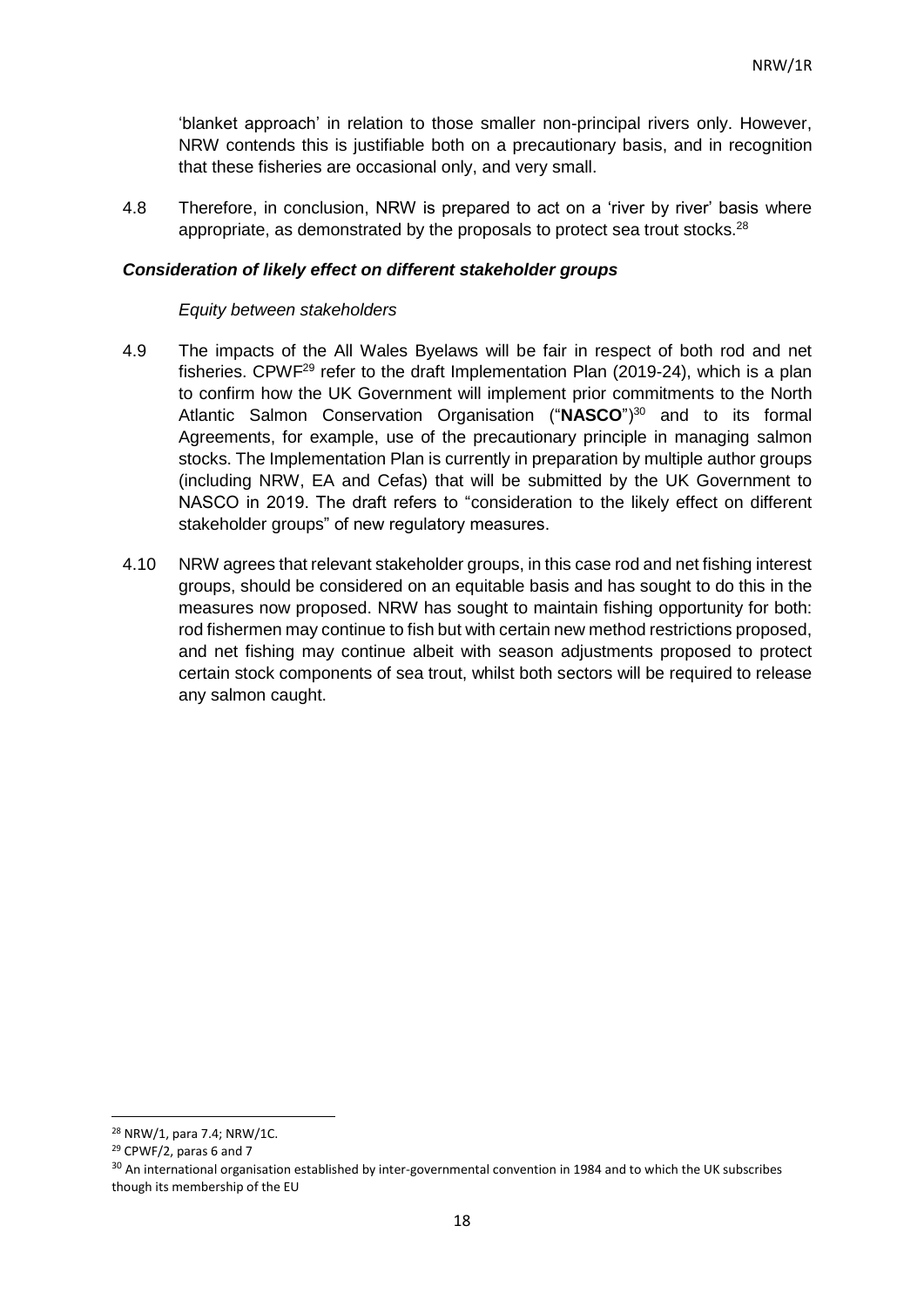## **5 Enforcement**

- 5.1 A number of Objectors have questioned whether the All Wales Byelaws would be enforceable.<sup>31</sup> In particular, Objectors have commented on the difficulty in enforcing the proposed measures and the shortage of fisheries enforcement staff. In large part, this matter has already been addressed in NRW's primary evidence.<sup>32</sup> However the following additional points are made.
- 5.2 It is recognised that enforcing the All Wales Byelaws will be challenging. It is correct that there is ongoing pressure on enforcement resources as there is ongoing pressure on resources for all NRW grant-in-aid funded work.
- 5.3 However, this is not insurmountable. NRW already successfully enforces other similar fisheries byelaws and has taken action in recent years for offences such as fishing out of season and the use of nets and spears.
- 5.4 Fisheries regulation and enforcement is delivered by experienced, committed and professional officers, who recognise that the policing of any new restrictions will be an NRW priority. This is an essential requirement to make them purposeful and to ensure fairness to legitimate anglers. NRW Officers responsible for the regulation of fishing controls were involved in development of the All Wales Byelaws to ensure that they are enforceable.
- 5.5 Furthermore, it must be recognised that the way in which regulation and enforcement of fisheries is undertaken has evolved and differs to earlier times when resources were more plentiful. NRW uses intelligence to inform its decision making and to focus resources, has increasingly used technology as an aid and a source of evidence, and has sought to increase collaborative working with partners, such as Rural Crime Officers in North Wales Police and Dyfed-Powys Police. Moreover, given the declining trend in angler activity explained above, NRW recognises the importance of awareness raising with other river and river bank users, riparian and landowners and other partners in identifying and reporting suspicious activity.
- 5.6 NRW has, and will, prosecute individual cases where appropriate. Since its inception NRW has taken a number of prosecution cases against individuals for illegal netting (drift and fixed), illegally taking fish as by-catch, taking fish using illegal instruments (spears, gaffs), and having fish parts without reasonable explanation as to how these were attained. The analysis of mobile phones, use of social media, and covert surveillance activities are some of the tools used in achieving these results.
- 5.7 Finally, as rightly observed in the evidence of Dr Guy Mawle, despite the challenges, the All Wales Byelaws are likely to be adhered to, and '*transgression will be seen and resented, if not reported, by other anglers.'*<sup>33</sup>
- 5.8 In its evidence, CPWF states that illegal fishing and poaching is not enforced and that the selling of poached fish is not dealt with by NRW. In support of a similar

 $\overline{\phantom{a}}$ 

<sup>31</sup> CPWF/1b, para 32; CPWF/2, paras 105, 132-133, 147; AOA/1, paras 6, 20, 21, 24 and 90; AT/1, paras 9 and 30; PAAS/1, para 4(i); AR/1, paras 35, 80, 98, 100-103; AN/1a, paras 35 and 79; AN/1b, para 6; AN/1e, paras 2 and 24; BM/1, para 4.1; MO/1, para 2.

<sup>32</sup> NRW/1, paras 8.50-8.59.

<sup>33</sup> GM/1, para 6.13.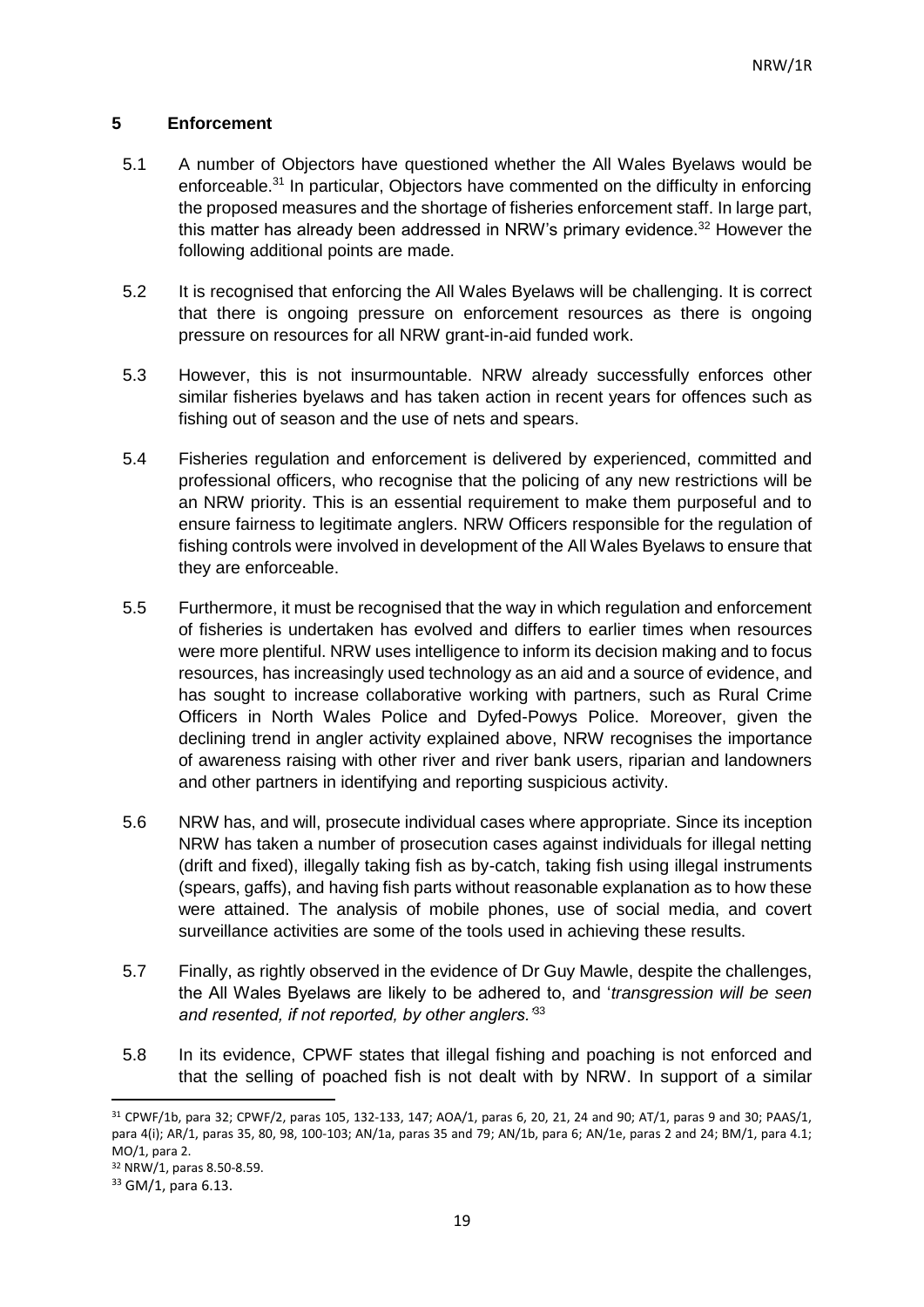contention, Mr Woodford makes reference to the results of a Freedom of Information request that reported zero prosecutions taken by NRW between 2013 and 2018 for the illegal selling of fish.<sup>34</sup> NRW focusses its efforts on deterring, preventing and detecting the illegal gain of fishing and will continue to do so, including taking action when specific details are received about the selling orbuying of fish.

- 5.9 When considering the illegal selling of fish specifically, between March 2016 and December 2018, eight incident reports made to NRW mentioned the selling or buying of fish. Half of these reports named specific premises: two of these were found to be legitimate, one was found to be inaccurately advertising 'wild fish' (resulting in a prosecution case after referral to Trading Standards) and the fourth could not be further investigated due to insufficient information.
- 5.10 In the same time frame to which the FOI cited by Mr Woodford applied, 25 intelligence logs were submitted concerning possible illegal selling of fish. Compared to the number of reports submitted for activities such as netting this is very small.
- 5.11 NRW notes that the NSB has required all salmon from nets to be returned before 1<sup>st</sup> June, all salmon to be returned alive by rod fishermen before 16<sup>th</sup> June, and in addition the restriction of bait fishing for salmon before 16<sup>th</sup> June. During the 20 years of implementation and enforcement, it has been NRW's experience that compliance in both fisheries has been extremely high with few reports of any transgressions. This is also true of the C&R measures implemented on the rivers Wye and Taff and Ely that were introduced in 2012. NRW's enforcement activity implementing these measures has centred on NRW's normal day to day activities and has not required NRW to consider reallocation or reprioritisation of enforcement resources during this time.

<sup>34</sup> AOA/1, para 21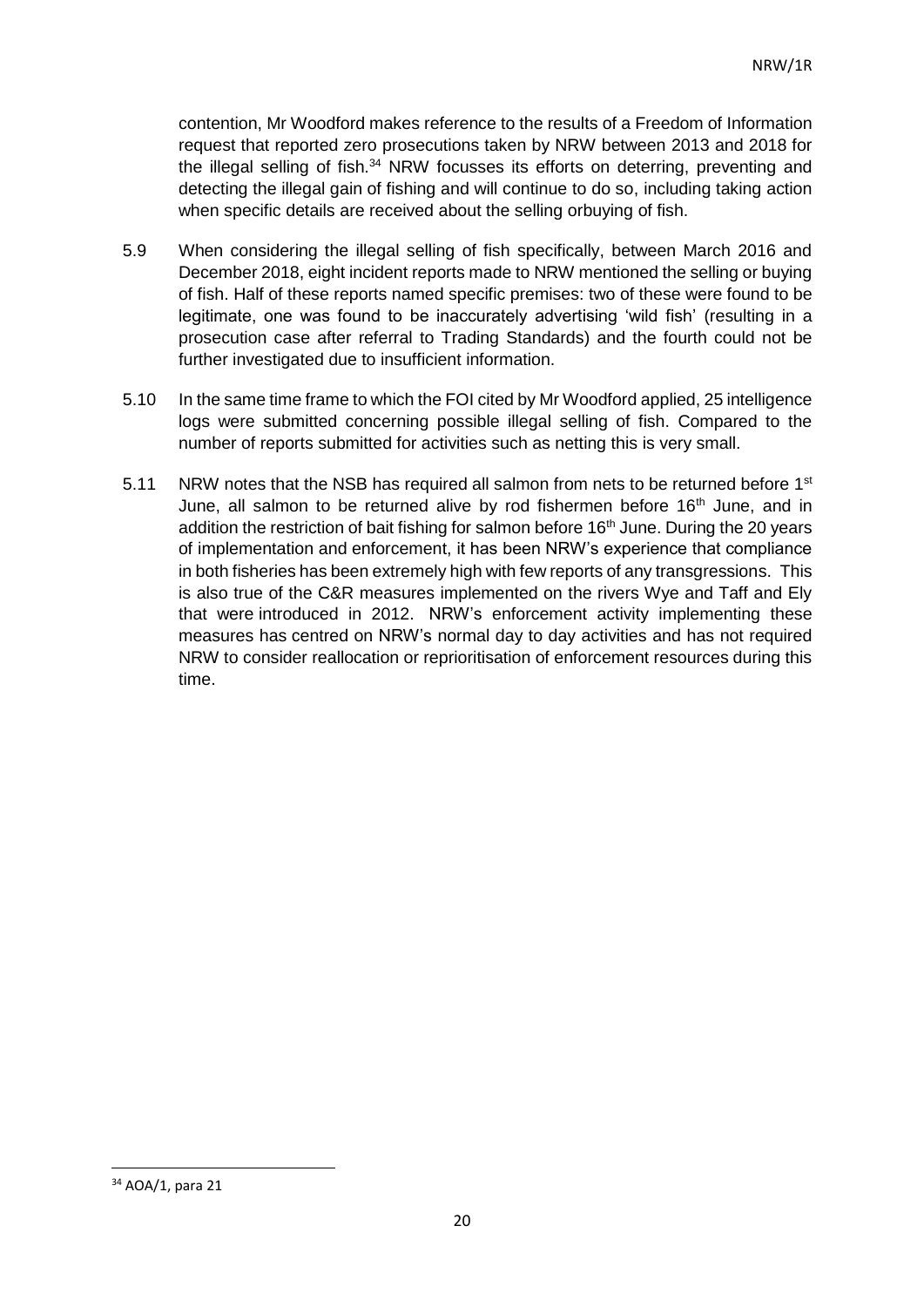# **6 Differences in approach between NRW and the EA**

- 6.1 Since the submission of NRW's evidence, on 18 December 2018, the EA announced it would be implementing new salmon and sea trout byelaws following confirmation by DEFRA.<sup>35</sup>
- 6.2 A number of Objectors have raised comparisons between the approaches proposed by NRW and the EA.<sup>36</sup> This section of the rebuttal evidence therefore outlines, insofar as is relevant, the EA's approach, and responds to points raised by Objectors.
- 6.3 In particular, attention is drawn to the EA's decision to undertake a voluntary C&R approach to 'Probably at Risk' principal salmon rivers, whereas NRW are maintaining a mandatory approach on rivers of the same risk classification. Both NRW and the EA are proposing a mandatory C&R approach on 'At Risk' rivers. Moreover, the EA has not targeted sea trout. The following points are made to explain the context in which those differences to approach have arisen.
- 6.4 First, I briefly consider the differences in policy, legal and guidance between NRW and the EA. Secondly, I turn to the factual differences between the environment and status of salmon and sea trout stocks in England and Wales.

# *Policy, legal and guidance*

6.5 NRW has stated its mission statement for the management of salmon and sea trout in Wales thus:

> "To protect, through the application of best-practice science and management, the sustainability of our natural resource of wild salmon and sea trout stocks in Wales."<sup>37</sup>

- 6.6 NRW exists within a distinct legislative context. The Environment (Wales) Act (2016) and the Well-being of Future Generations (Wales) Act (2015) together create modern legislation for managing the natural resources of Wales and improving the social, economic, environmental and cultural well-being of Wales.
- 6.7 The new legislation is covered in detail in the primary and rebuttal evidence of Ruth Jenkins<sup>38</sup>. This legislation does not exist in England.

# *Difference in approach to fish stock management in England and Wales*

- 6.8 In relation to the relevant factual differences between the circumstances in England and Wales, I consider the following matters in turn:
	- (i) First, the status and performance of salmon stocks compared to their management targets is markedly worse in Wales compared to England.

<sup>37</sup> APP/22 page 2

 $\overline{\phantom{a}}$ 

<sup>35</sup> Environment Agency Salmon and Sea Trout Protection Byelaws 2018

<sup>36</sup> AN/1a, para 117; AOA/1, paras 6 and 25; AT1/, paras 3 and 8;

<sup>38</sup> NRW/6 section 4 and NRW/6R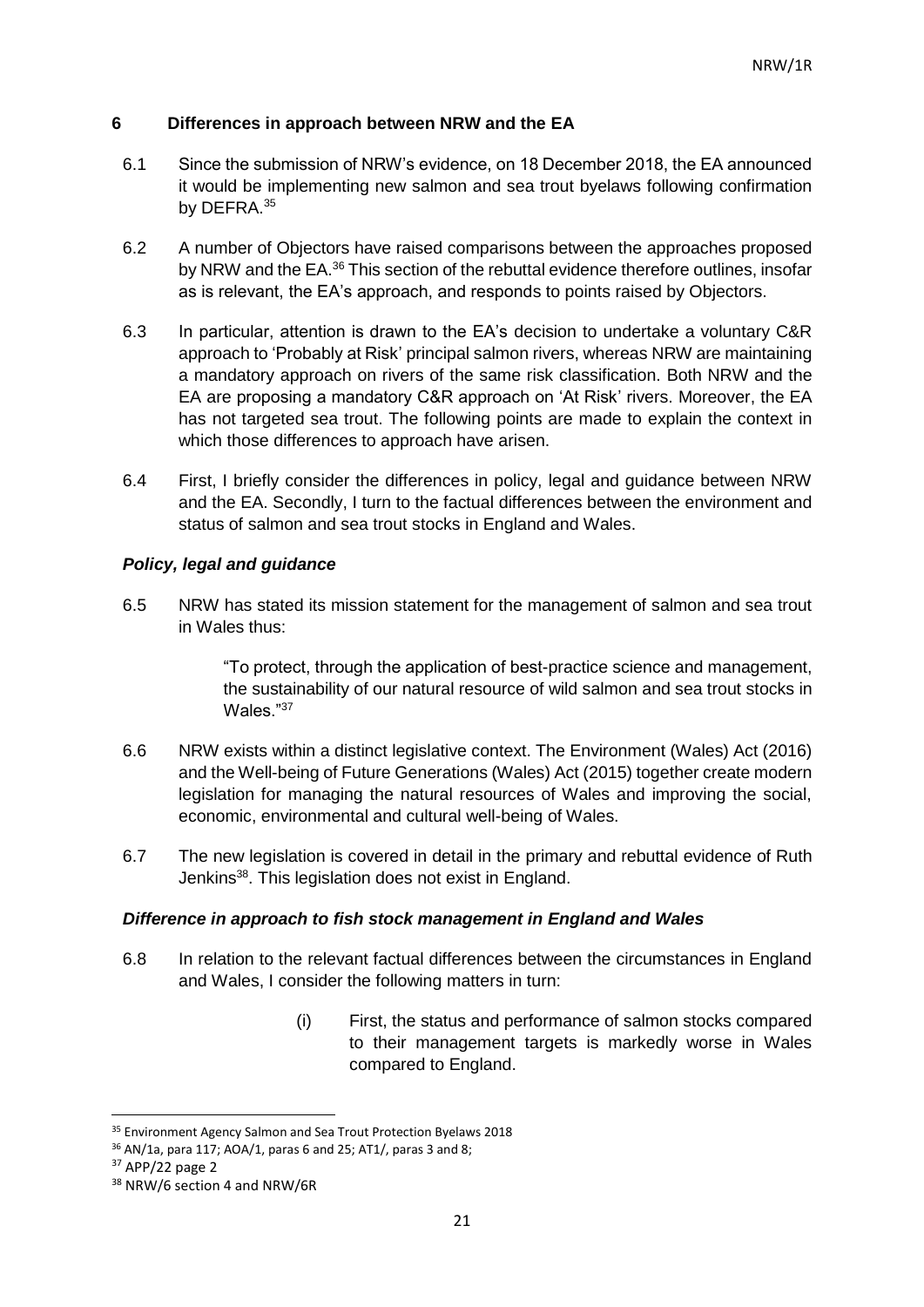- (ii) Secondly, the EA has not targeted sea trout for management intervention in England. Sea trout have been recognised by some authors as the more important of the two species as they predominate within the majority of fisheries in Wales,<sup>39</sup> with notable exceptions of the rivers Wye, Usk and Dee. Wales has been renowned for its sea trout fishing.
- (iii) Thirdly, rivers in Wales are less diverse than those in England.

#### *(i) Juvenile salmon and trout condition is worse in Wales than in England*

- 6.9 Routine monitoring of juvenile salmonids in 2016 revealed that fry numbers, especially young salmon hatched in the spring of 2016, were at critically low levels on a number of principal catchments (notably, but not exclusively, the Clwyd, Tywi and Usk). These were rivers which previously produced consistent fry numbers.
- 6.10 When compared to the 5-year average, 29 of the 32 Welsh catchments surveyed in 2016 showed a decline in salmon fry, and 28 of these were reductions in excess of 40%.<sup>40</sup> The reduction in juvenile abundance of salmon was more extensive in Wales compared to England. 41
- 6.11 The reduction in salmon fry was subsequently associated by further targeted monitoring to low parr densities in 2017. The majority of these fish would have become seaward migrating smolts in 2018, and it is anticipated that the main return of adult fish derived from these would be one sea-winter grilse in 2019 and two seawinter fish in 2020.
- 6.12 The anticipated shortfall in returning adult salmon and, to a lesser extent, sea trout, is likely to be very serious in several catchments, but will be evident in most as a lack of abundance of fish.
- 6.13 This has led to proposals for statutory C&R in the River Usk fishery, even though the stock was assessed after 2017 as increasing from 'Probably At Risk' to marginally achieve 'Probably Not at Risk'. This proposal was debated with the Usk Local Fishery Group and Dr Guy Mawle, a member of that group and a recognised expert in such matters, has supported the proposal.<sup>42</sup>
	- *(ii) EA have not targeted sea trout for management intervention*
- 6.14 Recognising the limitations in the historic approach in assessing sea trout stocks and the concerns of stakeholders in the reduction in stocks NRW has developed a new approach using biological reference points and a target-based approach.<sup>43</sup>
- 6.15 The EA has not considered the performance of sea trout stocks in coming to their management proposals. In developing their regulations for further reductions in

 $\overline{\phantom{a}}$ 

<sup>39</sup> ACC/21

<sup>40</sup> ACC/14.

<sup>41</sup> ACC/28.

<sup>42</sup> GM/1.

<sup>43</sup> NRW/1, paras 4.4-4.7.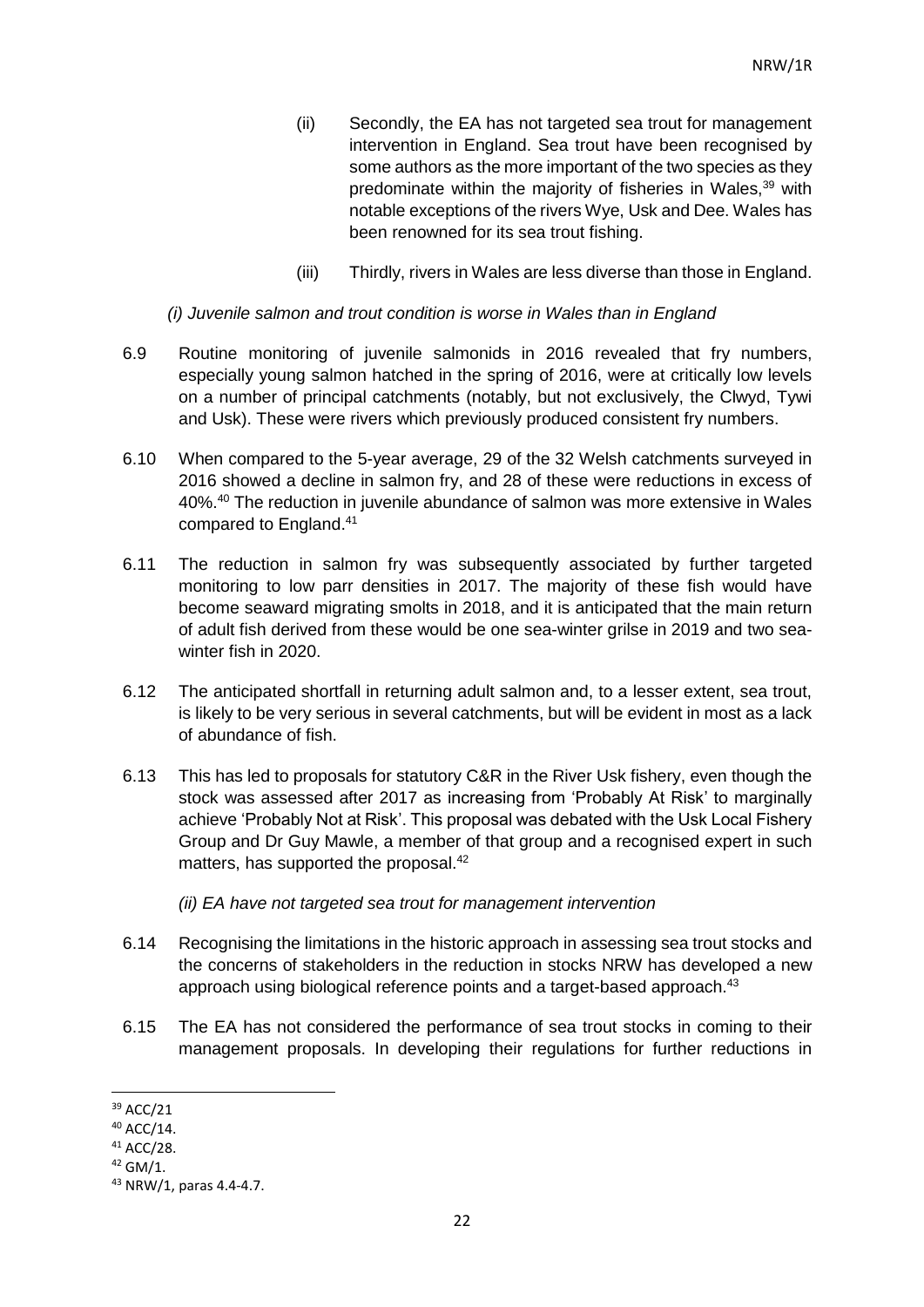exploitation of salmon, the intention of the EA has been not to increase the level of sea trout exploitation in fisheries beyond the current typical level. Sea trout stocks will continue to be monitored and the need for any additional exploitation controls will be reviewed by the EA annually.

- *(ii) Difference between Welsh and English rivers*
- 6.16 The EA has summarised this as follows:

"England's rivers are more diverse than Wales [sic] and a single set of national byelaws is now felt to be too blunt an approach. Where specific concerns are found, they are better served by existing local byelaws or making new ones at a local and not at a national level."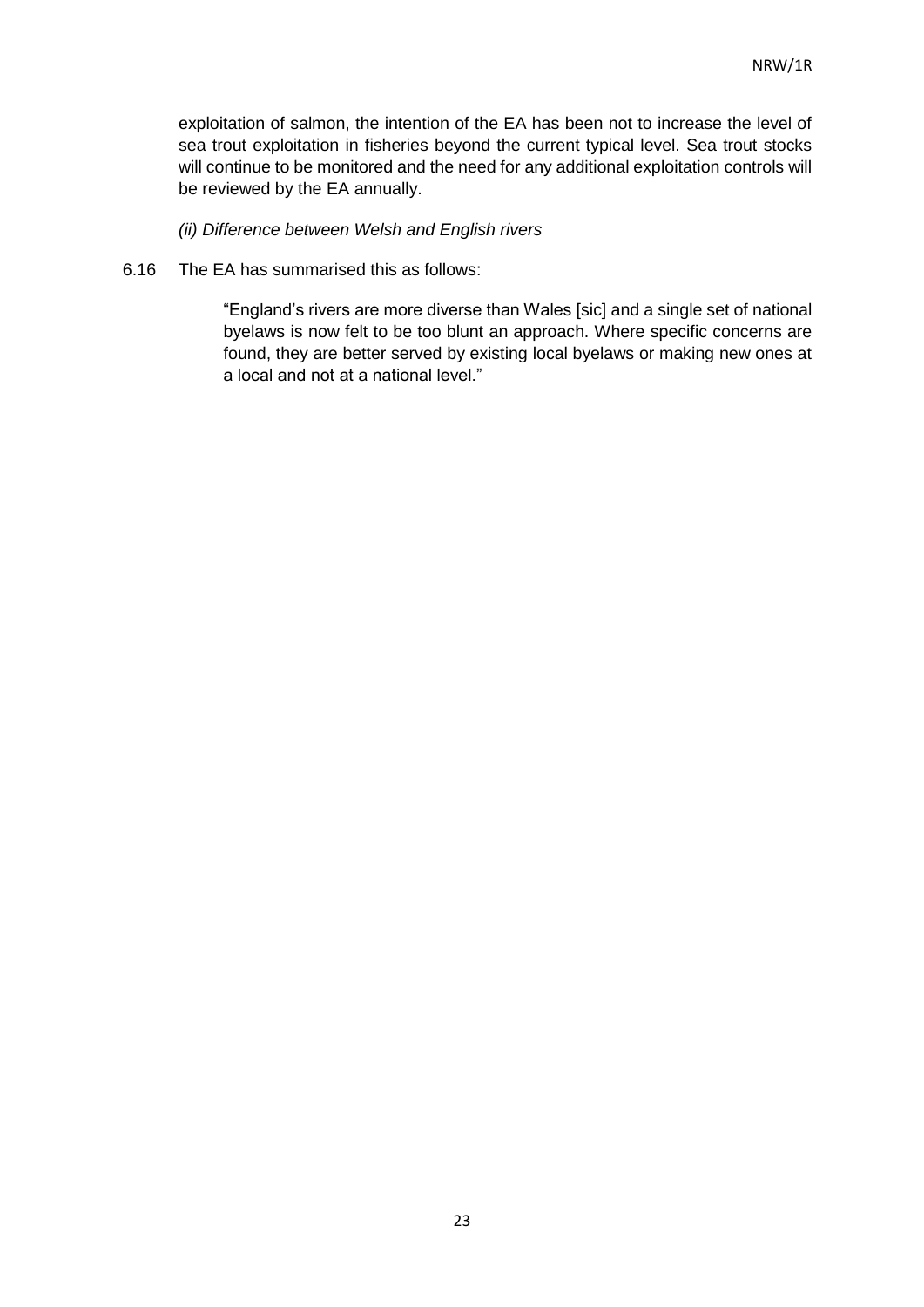This page has been left intentionally blank.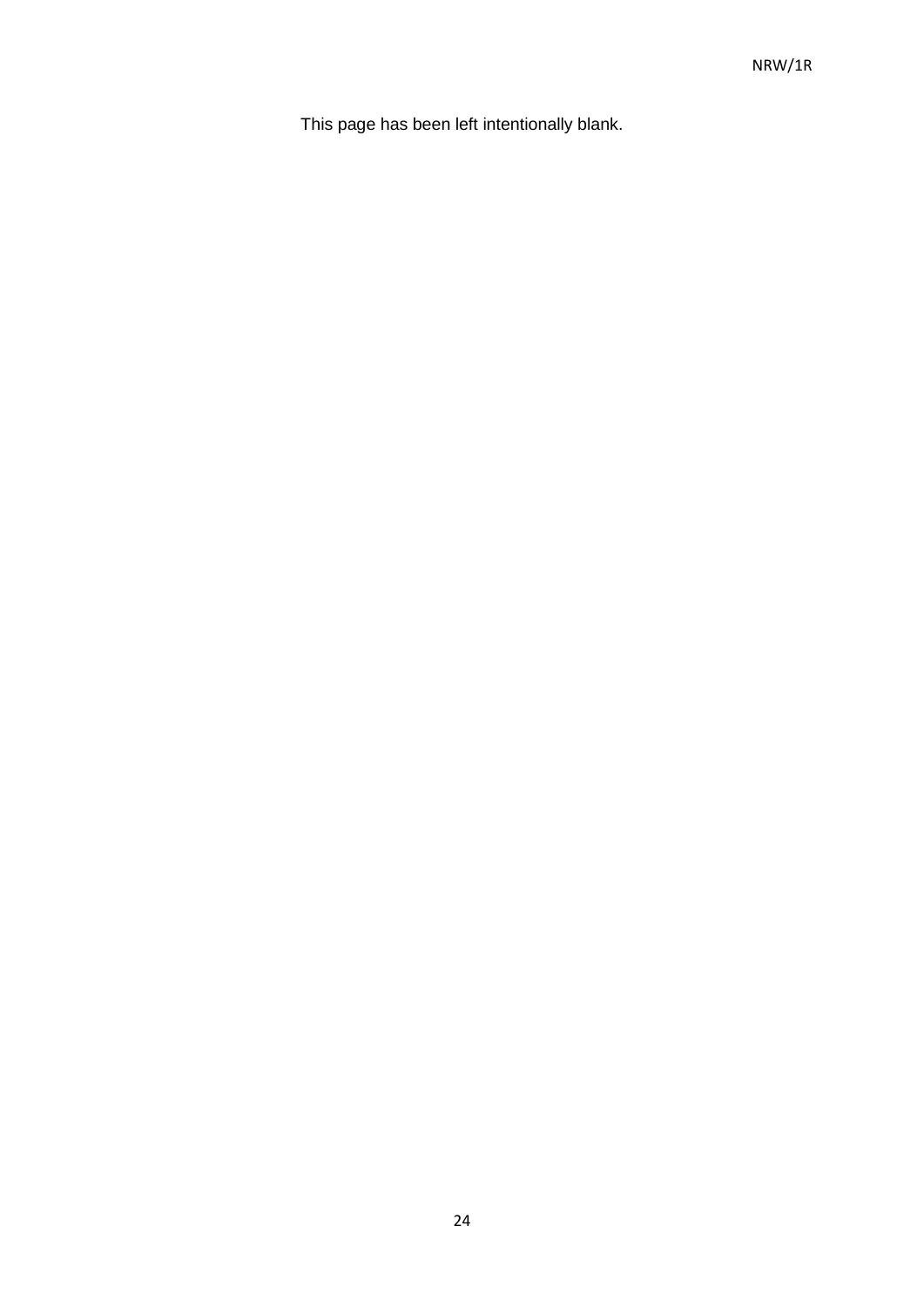# **7 What are other jurisdictions doing?**

- 7.1 In developing our proposals for new fishing controls, we are also aware of how adjoining jurisdictions in the British Isles are approaching the same challenge of stock decline. This section serves to update the Inquiry as to developments in other jurisdictions that have occurred since the publication of NRW's Technical Case in August 2017. A synopsis of these are presented here.
- 7.2 In making its proposals NRW takes account of international guidance (e.g. NASCO Precautionary Approach<sup>44</sup>; NASCO stock rebuilding programmes<sup>45</sup>; NASCO Guidelines for the Management of Salmon Fisheries<sup>46</sup>). NASCO observes that: -

"Fishing on stocks that are below [Conservation Limits ("**CLs**")] should not be permitted. If a decision is made to allow fishing on a stock that is below its CL, on the basis of overriding socio-economic factors, fishing should clearly be limited to a level that will still permit stock recovery within a stated timeframe."<sup>40</sup> .

- 7.3 There are therefore many commonalities in the stock assessment and management approaches among jurisdictions. Stock status is assessed annually based on estimated adult returns compared to CLs expressed in terms of eggs deposited and/or spawner abundance.
- 7.4 Requirements for compliance probabilities vary across jurisdictions, with stocks required to meet between 75–150% of their CL over varying time periods. Other jurisdictions use decision structures that assign stocks into conservation status categories and which determine the relevant management response. Each of the three other jurisdictions advertise refreshed assessments and proposed measures annually, and both NRW and the EA have aspirations to do this once development of appropriate methods is completed.
- 7.5 For instance, salmon stocks in Northern Ireland with at least a 125% average probability of meeting their CL in three of five of the most recent years are considered at full reproductive capacity with a harvestable surplus available for fishing exploitation. In contrast, stocks in Scotland with less than a 60% average probability of meeting their CL over a five-year period are deemed to be exploited unsustainably and mandatory C&R fishing is required for a year.

## *Republic of Ireland – decision for 2019*

7.6 Inland Fisheries Ireland (the public body responsible for fisheries management of freshwater fish and coastal fish with 12 nautical miles of the Irish shore) has secured

**<sup>.</sup>** <sup>44</sup> POL/11

<sup>45</sup> POL/12

<sup>46</sup> POL/14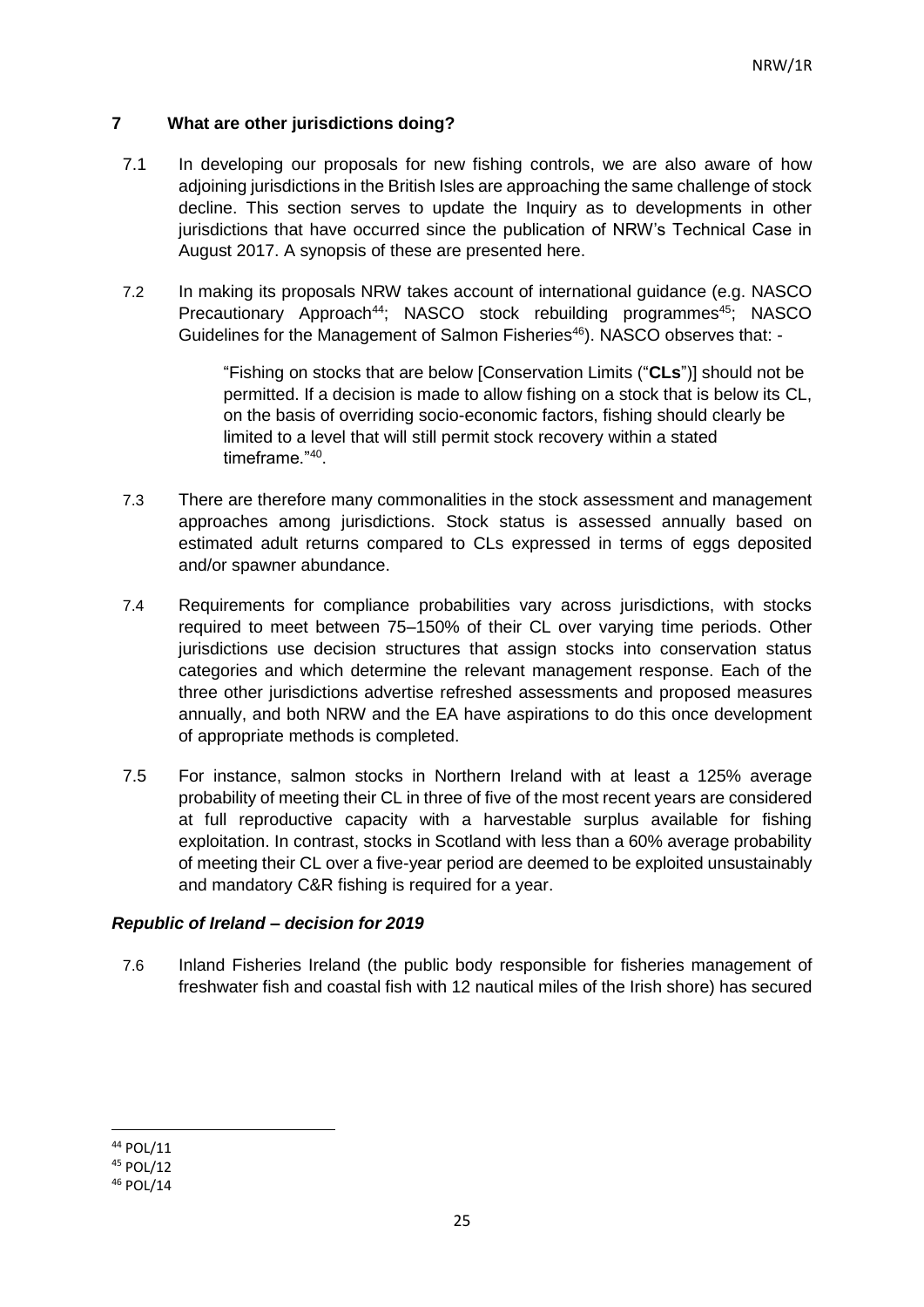ministerial approval for a suite of regulations and bye-laws that will govern the wild salmon and sea trout fisheries in 2019.

- a) 42 (29%) rivers will be open to fishing as normal, as a surplus of fish (over and above the management target) has been identified in these rivers;
- b) 42 (29%) rivers are classified as open for C&R angling only; and
- c) 62 (42%) rivers will be closed to salmon angling as they have no surplus of fish available for harvest.
- 7.7 In rivers that are "open" to salmon angling, a byelaw provides for an annual bag limit of 10 fish per angler (either salmon or sea trout) and further provides for a season bag limit of 3 fish in the period 1<sup>st</sup> January to 11<sup>th</sup> May, a daily bag limit of 3 fish from  $12<sup>th</sup>$  May to 31<sup>st</sup> August and a daily bag limit of 1 fish from 1<sup>st</sup> September to the end of the season. The byelaw also stipulates the use of single or double barbless hooks and prohibits the use of worms as bait once the specified numbers of fish have been caught in the specified periods.
- 7.8 A byelaw prohibits the use of any fish hooks, other than single or double barbless hooks, and also prohibits the use of worms as bait in angling for all species of fish in the waters specified as C&R.
- 7.9 In "closed" rivers, a byelaw prohibits the taking or attempting to take by rod and line salmon and sea trout in the specified rivers.

## *Northern Ireland*

7.10 In Northern Ireland, recreational fishing is permitted in rivers with a harvestable surplus, where there is at least a 115% average probability of meeting the CL in 3 out of 5 years. If there is less than a 115% probability, recreational fishing is subject to mandatory C&R until stock status improves or more data become available. Management measures are reviewed and applied annually.

## *Scotland*

- 7.11 In general terms Scottish Regulations:
	- a) prohibit the retention of salmon caught in coastal waters;
	- b) permit the killing of salmon within inland waters where stocks are above a defined conservation limit; and
	- c) require mandatory catch and release of salmon in areas which fall below their defined conservation limit following the assessment of salmon stocks.
- 7.12 Assessments for the 2019 fishing season were made following further developments of the underlying models and incorporation of 2017 catch data. Out of the 173 areas assessed the classifications were: -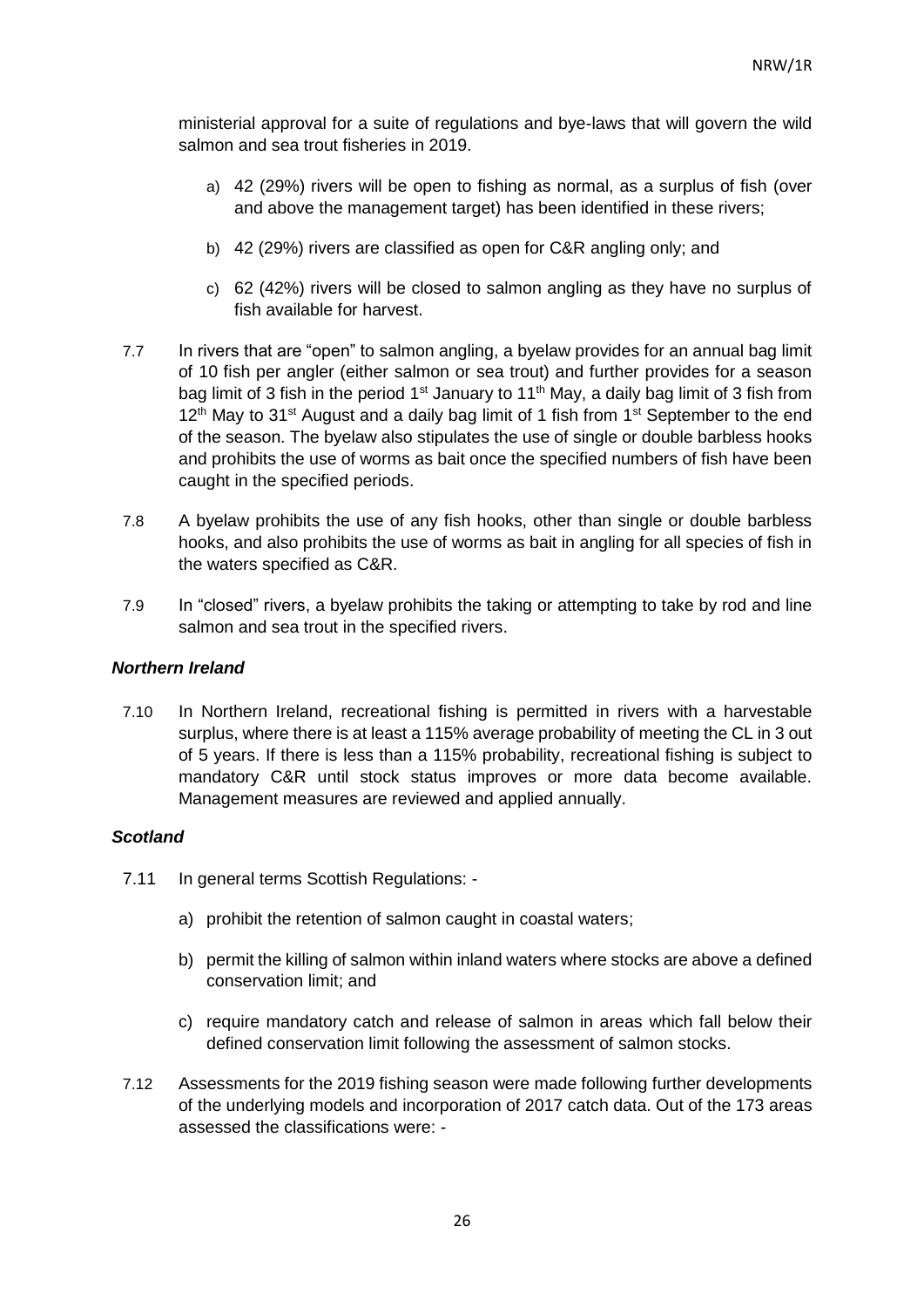- Grade 1 rivers 48 (28%): Exploitation is sustainable therefore no additional management action is currently required. This recognises the effectiveness of existing non-statutory local management interventions;
- Grade 2 rivers 30 (17%): Management action is necessary to reduce exploitation: C&R should be promoted strongly in the first instance. The need for mandatory C&R will be reviewed annually;
- Grade 3 rivers 95 (56%): Exploitation is unsustainable therefore management actions are required to reduce exploitation for 1 year i.e. mandatory C&R (all methods).
- 7.13 NRW notes that it has recently been reported in the press that some stakeholders are calling for stricter measures in Wales in view of the continued decline in salmon stocks<sup>47</sup>.

# *Lessons from other jurisdictions*

7.14 NRW notes that similar concerns on salmon stock status in these jurisdictions has led the bodies charged with stock management to take the difficult decisions to prohibit the killing of fish drawn from stocks that are performing poorly, and – in the Republic of Ireland – to close 42% of their rivers to salmon angling. These comparators help to place the NRW proposals, which do not involve the closure of any Welsh rivers to salmon angling, in their proper context, and serve also to emphasise that the measures sought are proportionate and appropriate to the actual level of risk facing Welsh fish stocks.

<sup>47</sup> Article in The Sunday Post (31 December 2018) appended at NRW/RD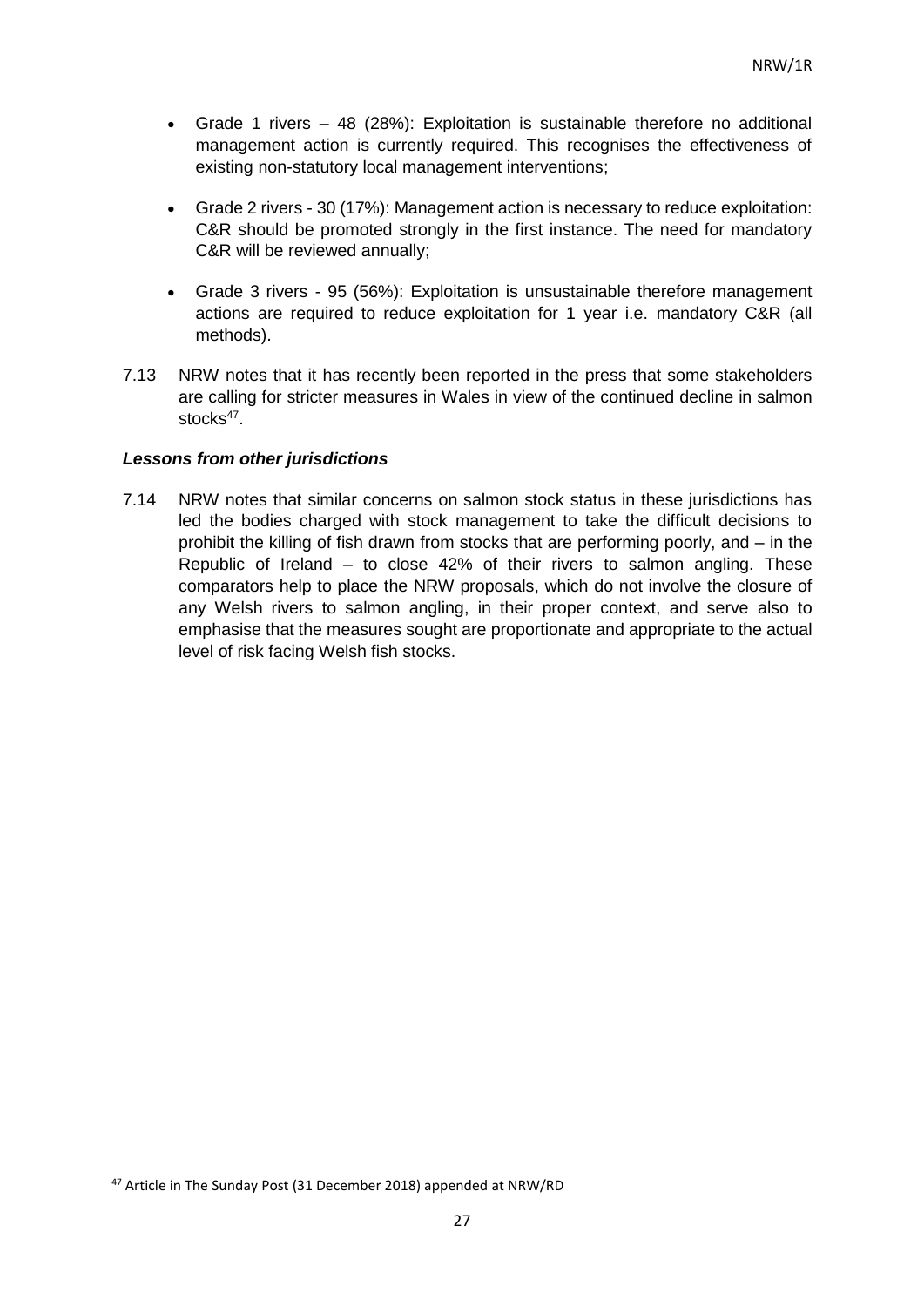This page has been left intentionally blank.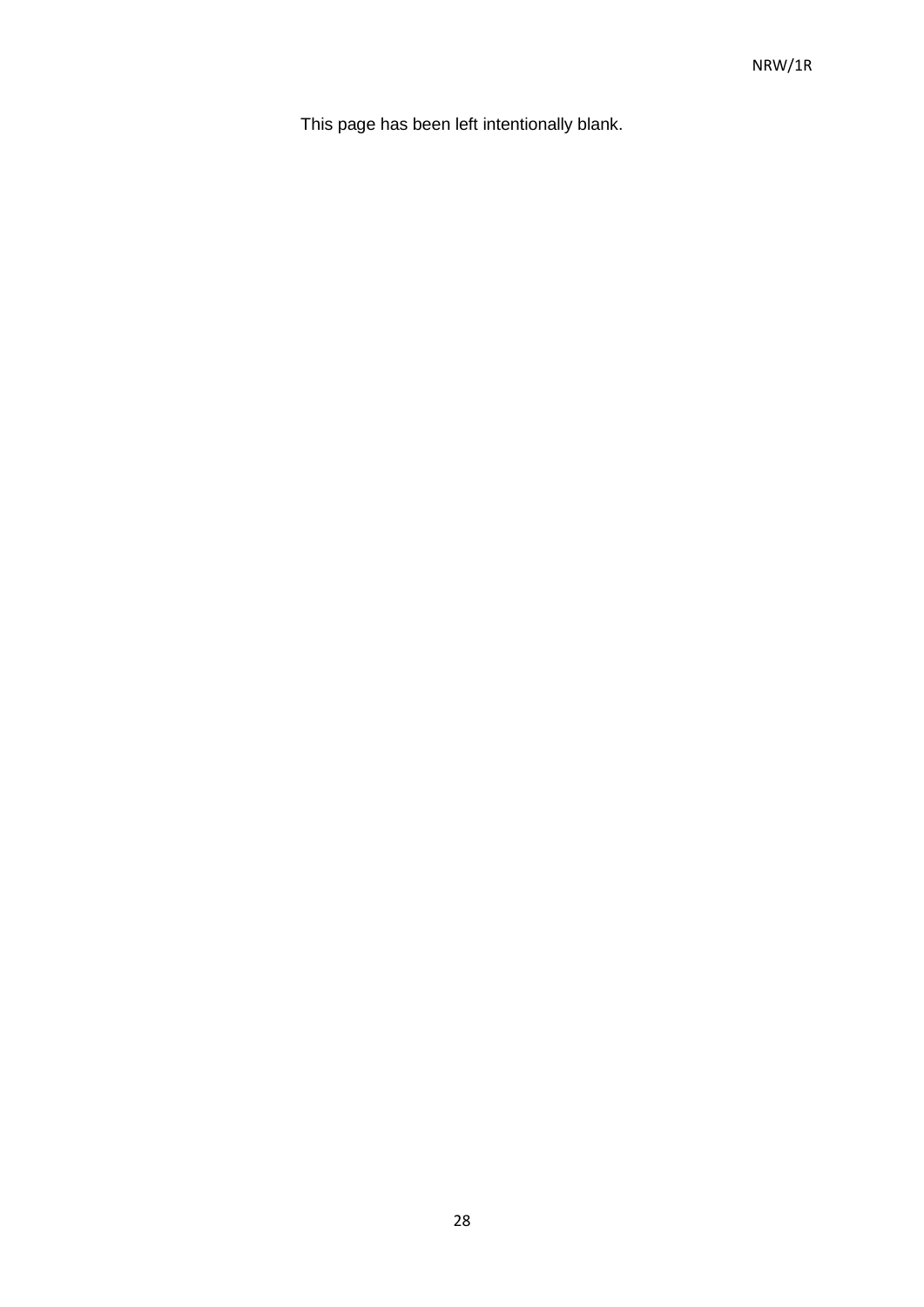## **8 Conclusions**

- 8.1 This rebuttal document, supported by those of my colleagues in NRW, provides observations on several points made in the primary evidence of some Objectors.
- 8.2 The majority of points made by Objectors repeat earlier observations. However, I present observations to re-assert NRW's views and to correct some statements made by Objectors on the following topics: -

## *The likely effect of the All Wales Byelaws*

- 8.3 Objectors query whether the All Wales Byelaws would be effective in reducing the decline in fish stocks, suggesting they would make no difference, and offer observations on the potential deterrence of anglers.
- 8.4 NRW is clear that protection of the spawning resources of salmon and some sea trout in Welsh rivers is essential whilst other actions continue to be implemented.

# *The All Wales Byelaws 10 year period and 5 year review*

- 8.5 Some Objectors state that the duration of the All Wales Byelaws and the interim review periods are both too long.
- 8.6 NRW explains that the status of salmon and sea trout stocks is assessed annually and will provide early warnings of the response of stocks to new measures but also existing and new pressures, but that the 5 year duration for typical cohorts of salmon means that time must be allowed for resilient changes to stock status to occur. NRW believes that 2 cohorts is the required duration, but will be prepared to take action that may be triggered by mid-term reviews.

## *Proportionality, judgement and balance*

- 8.7 Some Objectors continue to criticise the All Wales Byelaws as a 'blanket response', rather than the 'river by river' approach that they commend, and that in failing to take account of effects on some stakeholders, the proposals are not proportionate.
- 8.8 NRW disagrees with this, noting that specific stock assessments have been undertaken for all principal salmon rivers and main sea trout rivers and that the proposals are a response to these. NRW has, however, commended the inclusion of the few non-principal salmon rivers in the All Wales Byelaws. The proposals for sea trout demonstrate that NRW will adopt river-specific proposals where these are warranted.
- 8.9 NRW is aware that there is a risk of a reduction in salmon and sea trout angling activity in Wales, but notes that this decline has already been ongoing for a decade or more in response to declining stocks and possibly also to the demographics of the angling population. Failure to address the underlying cause – which NRW contends is the poor and declining abundance and availability of fish – would not arrest this decline. NRW is clear that investment in stock conservation measures now will lead to better future stock sustainability.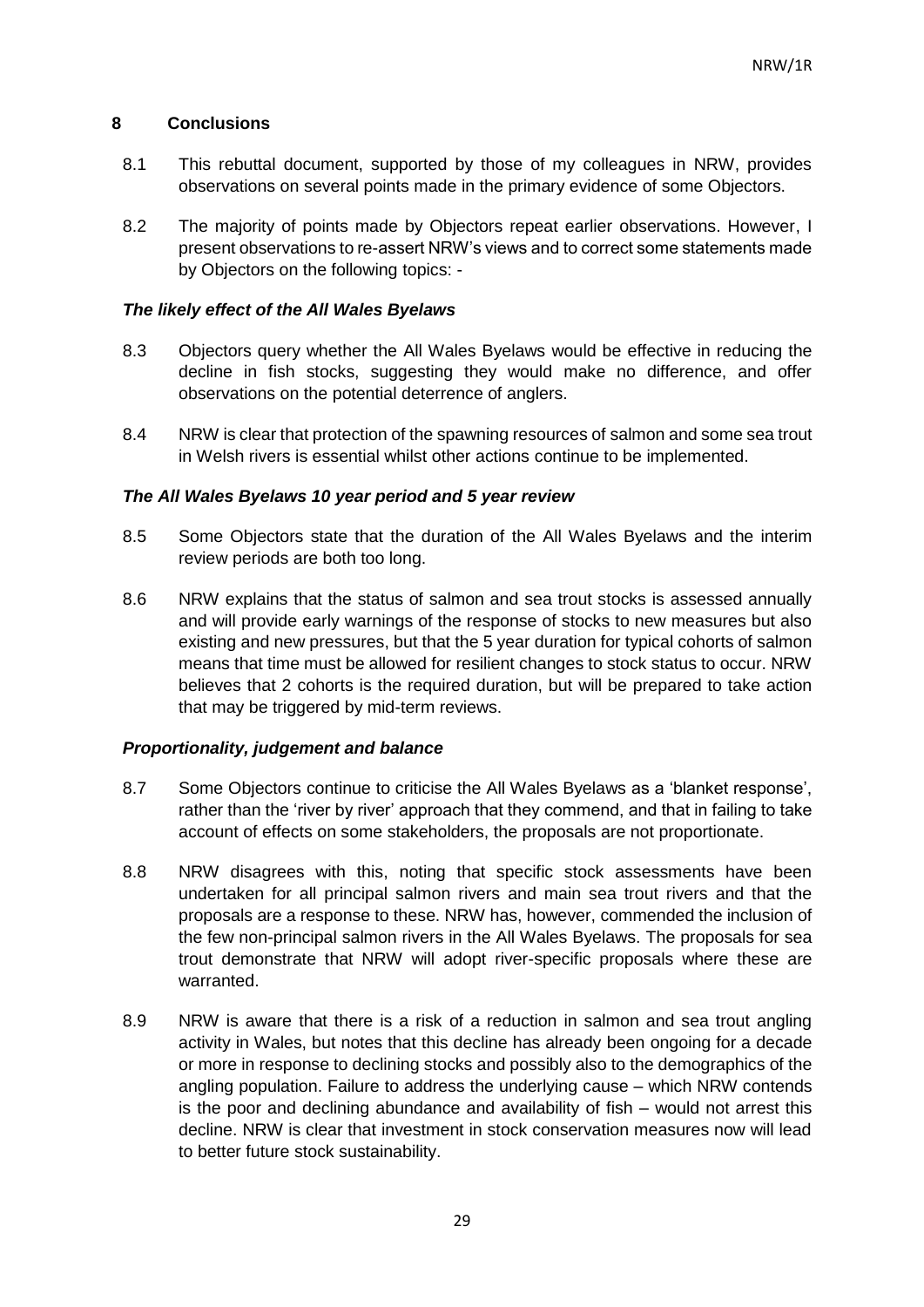# *Enforcement*

- 8.10 Eight Objectors continue to express their view that the All Wales Byelaws could not be effectively enforced by NRW.
- 8.11 NRW is aware that enforcement is challenging as resources have progressively declined, however it notes that the existing suite of byelaws has seen good compliance. Enforcement activities have changed in response to changing circumstances and NRW will continue to adapt its enforcement work to these.

# *Differences in approach between NRW and the EA*

- 8.12 In mid-December the EA announced that new salmon fishing byelaws for England had been confirmed by DEFRA. Three Objectors referred to the differences in approach between the EA and NRW.
- 8.13 NRW has a different legislative context to that in England as a result of bespoke legislation that focusses on sustainability of natural resources and the need to take action now to stop problems getting worse. This has been presented in evidence by Ruth Jenkins<sup>48</sup>. Further, NRW has established in its Technical Case<sup>49</sup> and in primary evidence<sup>50</sup> that the performance of salmon stocks, notably including the status of juvenile salmonids, is worse in Wales than in England. This warrants a more precautionary approach.
- 8.14 NRW notes that the new byelaws in England will require statutory C&R fishing in each river where the salmon stock is assessed 'At Risk' and in rivers where salmon stocks are at very low levels and classified as 'recovering rivers'.

# *Position in other jurisdictions*

- 8.15 Finally, it will be helpful to Objectors and to the Inspector to consider the responses by other jurisdictions in the British Isles to similar concerns for salmon stock status (noting that NRW alone assesses sea trout stock status using similar biological criteria to those used in assessments of salmon stocks).
- 8.16 In each of Scotland, Northern Ireland and the Republic of Ireland ("**ROI**"), mandatory C&R fishing and method restrictions (including restriction of hook patterns) are required for rivers where salmon stocks are at low levels. In the ROI, over 40% of their salmon rivers will be closed to salmon angling in 2019.

# *Conclusion*

8.17 NRW is of the clear view that its proposals are appropriate and proportionate to the status and level of biological risk to the wellbeing of its salmon and sea trout stocks. Recent decline in stocks is ongoing, and taking no action to address this would be a failure of by NRW of its statutory duties.

<sup>48</sup> NRW/6 section 4

<sup>49</sup> APP/4, pp 48-61

<sup>50</sup> NRW/1; NRW/2; NRW/3; NRW/4